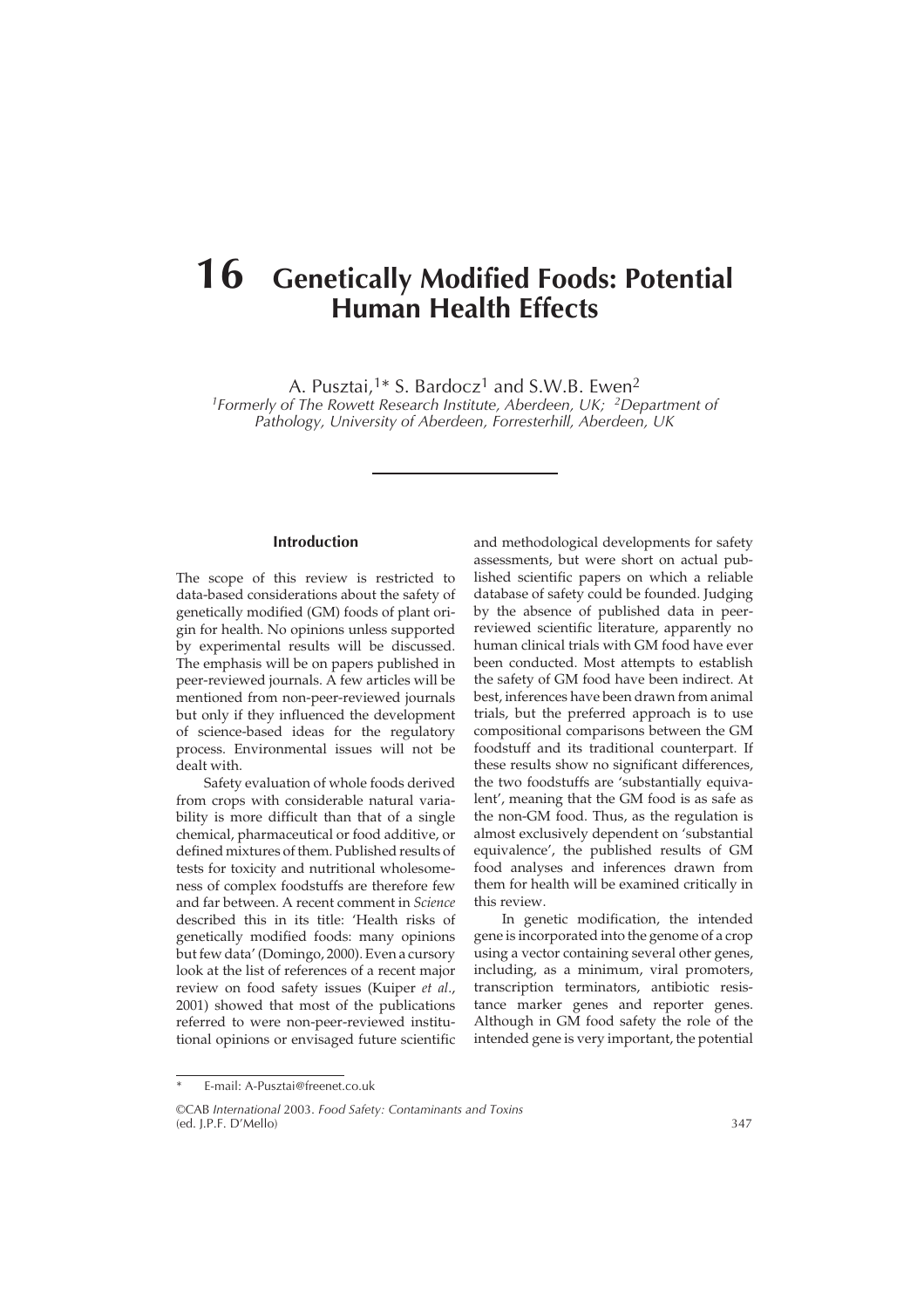effects of these other genes need also to be taken into account because other parts of the construct or the insertion of the vector could contribute substantially to the overall effect (Ewen and Pusztai, 1999a). There is in fact some evidence that some of the other genes of the vector may have an effect on safety. This is particularly so as it is now known that DNA does not always break down in the alimentary tract (Schubbert *et al*., 1994, 1998; Hohlweg and Doerfler, 2001). This opens up the possibility that the antibiotic resistance marker gene, in addition to others, may be taken up by bacteria in the digestive tract and contribute to the spreading of antibiotic resistance via human gut bacteria. In this context, one potentially important observation was that a substantial proportion (6–25%) of a genetically engineered plasmid survived a 1-h exposure to human saliva (Mercer *et al*., 1999). Partially degraded plasmid DNA also successfully transformed *Streptococcus gordonii*, a bacterium that normally lives in the human mouth. Saliva also contains factors which increase the ability of bacteria to become transformed by naked DNA. Therefore, the prospect of the uptake of undegraded or partially degraded vector genes, including the antibiotic resistance gene, will have to be seriously considered. However, the main concern in GM food safety is what are the direct effects of the expression of the main intended gene after its insertion into the plant genome via a gene construct. An additional concern is that this may also cause significant, indirect and unintended effects on the expression and functionality of the plant's own genes. The number of copies of the construct inserted and their location in the plant genome (pleiotropic effect) are of particular importance in this respect, with the possibility that many unexpected changes may occur. This possibility is in fact generally accepted, and the inadequacy of the currently used methods to detect them is frequently acknowledged (Kuiper *et al*., 2001). Pleiotropic effects always occur with both conventional cross-breeding and genetic engineering, and their unwanted consequences usually are eliminated by empirically selecting for the desired trait and discarding the potentially harmful ones. Some of these changes are unpredictable and therefore we

can only compare the known properties and constituents but cannot look for, or even less analyse, unknown components. This imposes limitations on our selection criteria. Reliance based solely on chemical analysis of macro/micronutrients and known toxins is at best inadequate and, at worst, dangerous. More sophisticated analytical methods need to be devised, such as mRNA fingerprinting, proteomics and secondary metabolite profiling (Kuiper *et al*., 1999). However, and most importantly, there is an urgent need to develop comprehensive toxicological/nutritional methods to screen for the unintended potentially deleterious consequences for human/animal health of genetic manipulation to pinpoint the problems in advance of the incorporation of the GM foodstuff into the food chain (Ewen and Pusztai, 1999b). Although some limited animal tests have been done, only a few of these have been published. However, data from some of these studies recently have been placed on the Internet. Although they were not peer reviewed, they were incorporated into this review because of their potential importance for other scientists.

# **Non-peer-reviewed Safety Tests on Commercial GM Crops in the Public Domain**

## **FLAVR SAVR™ tomatoes**

The first example of official safety evaluations of a GM crop, Calgene's FLAVR  $SAVR^{TM}$  tomato, including a 28-day rat feeding trial, was commissioned by Calgene for the Food and Drug Administration (FDA) before its general release. Although the details of this study have never been published properly, because this work had such an extraordinarily major effect and influenced GM food regulation in the USA and elsewhere, there is a compelling need to analyse the methods used and the conclusions reached. Fortunately, as a result of a court case in the USA (Alliance for Bio-Integrity *et al*. vs. Shalala *et al*.), most data in the FDA's files are now on the Internet in the public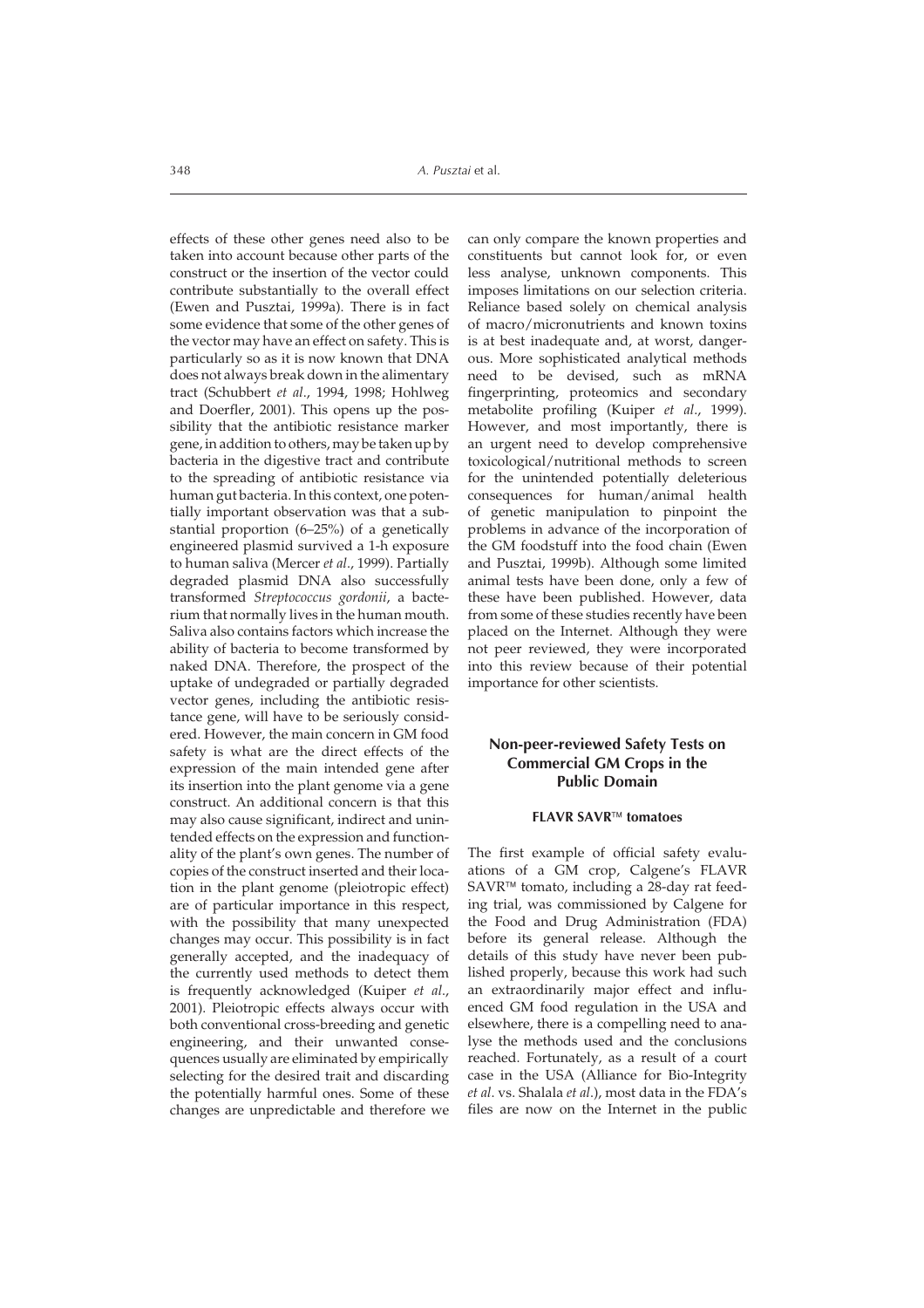domain and can therefore be evaluated (Alliance for Bio-Integrity, 1998).

This GM tomato study shows most of the problems which may be encountered in GM food safety evaluation, particularly if, like the tomato, they are fruits rather than foodstuffs and their protein and energy contents are insufficient for supporting the growth of young animals. The methods used and results obtained in this study are important not only for their own sake but also for their influence on the process of regulation.

#### *Substantial equivalence*

As 'substantial equivalence' features so prominently in GM food regulation (Kuiper *et al*., 2001), including in this GM tomato study, there is a need to look more closely at this concept. This issue has been dealt with in some depth by a recent article (Millstone *et al*., 1999) in which the problems with this concept were highlighted, such as that 'substantial equivalence' has never been defined properly and that there are no legally binding rules on how to establish it in practice.

Differences in growth conditions can have a serious impact on composition and, therefore, in the absence of specification of the origin and the conditions of cultivation of the different GM and non-GM samples, strict scientific comparisons cannot be made. These are not valid unless the parent line is grown side by side with the GM line. Comparisons with historical or literary values have only limited scientific validity.

'Substantial equivalence' is a crude, nonscientific concept. It provides a loophole for the GM biotechnology companies not to carry out nutritional and toxicological animal tests to establish whether the biological effect of the GM crop-based foodstuff is substantially equivalent to that of its non-GM counterpart. It therefore allows them to claim that there is no need for biological testing because the GM crops are similar to their conventional counterpart, while on the other hand, because they contain novel genes from other organism(s), they are patentable. However, unintentional and unpredictable changes can occur in plants because of the incorporation and positioning of the vector in the plant genome. It cannot therefore be known which of the hundreds of components of the GM crop may carry toxic or allergenic properties. As most of these are unknown, by definition, they cannot be included in analytical comparisons. Determination of the amounts of protein, carbohydrates, fats and other nutrients can only be a starting point. The consumption of minor and unexpected constituents of potentially high biological activity may have considerable and disproportionately large effects on the digestive tract. Their presence, therefore, can only be revealed from animal studies, and this makes it imperative that these are performed with a flawless design and experimentation.

The FLAVR SAVR™ tomato was produced by 'antisense' GM technology. As part of its safety evaluation, it was subjected to compositional analysis for total protein, vitamins and minerals to establish whether any unexpected changes in gross fruit composition had arisen as a result of the integration of the FLAVR SAVR<sup>™</sup> and *kan<sup>r</sup>* genes into the tomato genome. It was claimed that no significant changes were found and that the contents of potentially toxic glycoalkaloids, particularly tomatine, and to a lesser extent solanine and chaconine, were also similar (Redenbaugh *et al*., 1992) and therefore this GM tomato was substantially equivalent to other non-GM tomato lines. However, to supplement these, several feeding studies were also performed by commercial laboratories at the request of the FDA.

#### *Acute toxicity*

First, range-finding, limit acute oral toxicity tests of the processed tomatoes in rats were carried out by the IIT Research Institute of the Life Sciences Department (Chicago, Illinois, USA). A single dose of the homogenates prepared from about 80 g of various GM and control tomatoes, respectively, was administered (15 ml kg<sup>−</sup><sup>1</sup> ) by gavage to groups of Harlan Sprague–Dawley rats (five male or female rats per group) fed *ad libitum* on rat chow for 14 days to establish whether the GM tomatoes were toxic or not. As claimed, no test substance-related mortalities occurred and increases in mean body weights were not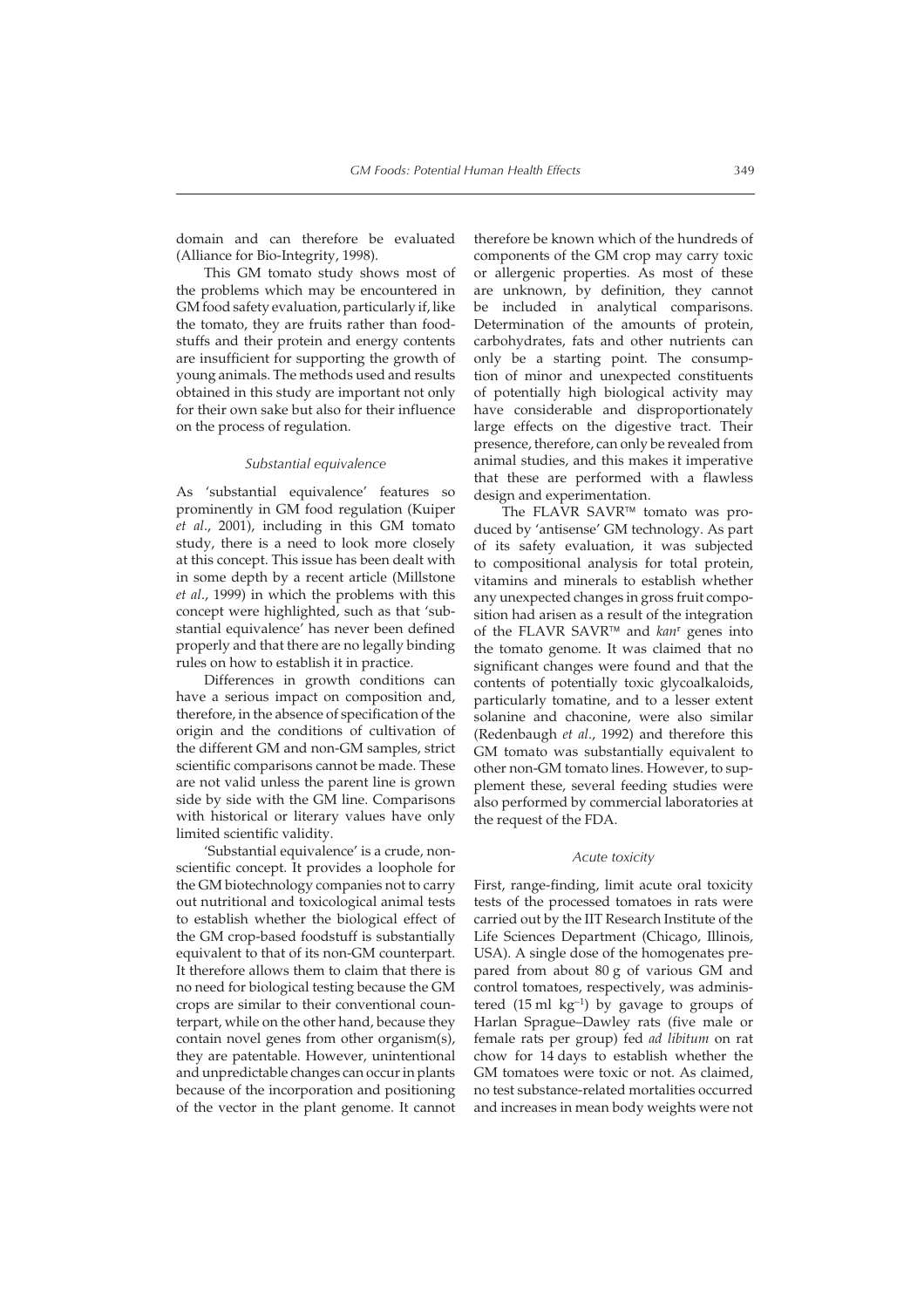significantly different between GM and control groups. However, as the range of the rats' starting weights was unacceptably wide (female rats weighed 131–186 g  $(\pm 18\%)$  and male rats 159–254 g  $(\pm 23\%)$ , in such a short (14 day) study with five rats per group, it would have been difficult for significant differences to develop. For comparison, only a few per cent variation in starting weights is permitted in papers published in highquality nutritional journals. Thus, the poor design of this feeding study largely invalidated the conclusions that GM tomatoes were not toxic. To supplement these, three more rat feedings studies of similar design were carried out by International Research and Development Corporation (Mattawan, Michigan, USA).

## *Twenty-eight-day toxicology/histology study*

Of the three studies, the most complete set of data is available for the second. In this, four groups of rats (20 males and 20 females per group) fed standard rat chow for 28 days were gavaged twice daily with homogenized tomatoes (15 ml kg<sup>−</sup>1). Two groups were given GM tomatoes, CR3–613 or CR3–623 (CR3–623 is the commercial FLAVR SAVR tomato). There were two control groups, one of which was gavaged with the parent CR3 tomato homogenates and a second control group in which the rats were gavaged with water even though the relevance of this group is somewhat questionable. At the request of Calgene, an expert panel was retained (ENVIRON Corp., Arlington, Virginia, USA) to evaluate the data. They concluded that gavaging rats with GM tomato purée resulted in no significant changes in body weight, food consumption and clinical chemistry or haematology parameters in comparison with control tomatoes. However, there was a possible treatment-related increase in glandular stomach erosion/ necrosis in four out of 20 female rats but none in the controls or in male rats at the end of the 28-day feeding period. The number of four female rats was increased to seven when the histology slides were re-scored by PATHCO,

an independent pathology working group. This prompted a repeat study in which the dose of the tomato purée was increased by twofold. Unfortunately, in this study, some of the CR3 control and CR3–623 GM tomato lines were grown at different locations and harvested at different times from those in the second experiment. However, this was not regarded as important by the expert panel even though, when the same tomatoes were used as in the second experiment, the results appeared to show similar tendencies; two out of the 15 females developed stomach glandular erosions with the GM tomatoes, while none were found in the control females. However, in a not clearly understandable way, the ENVIRON panel concluded that the lesion of glandular erosion was not related to the administration of GM tomatoes. According to them, such lesions occur spontaneously in animals that are stressed or given mucolytic agents, when food is restricted or when animals are restrained in cages, even though these parameters have not been investigated systematically. Moreover, none of these circumstances applied, since tomatoes contain no mucolytic agents, food was provided *ad libitum* and the rats were not restrained. It was also suggested that, because the lesions were possibly of short duration, they were incidental, not related to the test material and would have healed spontaneously. Unfortunately, none of these assumptions was confirmed by further experimentation as no samples other than those at the end of the 28-day experiment were taken to probe into the timing and reversibility of the incidence of the stomach lesions. Clearly, the results of these three studies should have prompted more experimentation to investigate in more detail the effect of GM tomatoes on stomach histology and, what is even more important, these studies should have been extended to include the possible effects of GM tomatoes on both the small and large intestines.

The red or dark red pin-point lesions present in the stomach of female rats which were described as necrosis would be termed 'erosion' in human pathology, which may have sequelae, such as life-endangering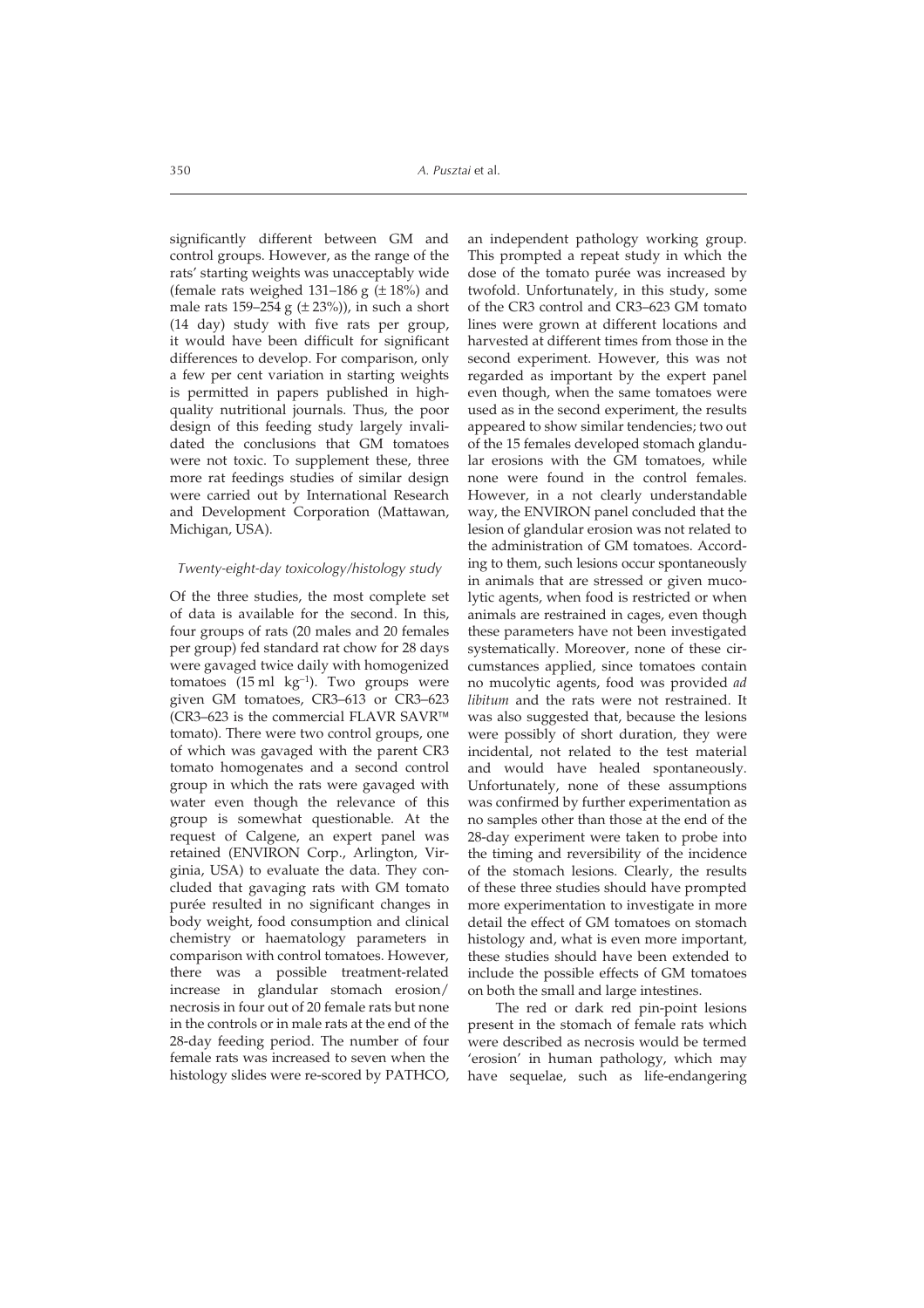haemorrhage. Erosions cannot be termed 'mild', as unpredictable haemorrhage can occur in the elderly human, particularly on low dosage aspirin to prevent thrombotic events, and synergy with transgenic tomatoes may occur. The assumption that the lesions are related to stress does not explain the low incidence in other groups, particularly in the second study. The relevance and significance of gastric erosions in the human may be a matter of life and death in the older age groups. It has been implied that pathologists in general might not report such a lesion but, in the present era of vexatious litigation, mention would have been made in any human pathologist's report to avoid an accusation of negligence. This may not be required in veterinary pathology but these rat studies were done with humans in mind and therefore the pathology findings must be put in this human context. It is probably true to suggest that these lesions are of short duration, but the serious nature of erosive lesions should not be trivialized. This is the more serious because seven out of 40 rats eating GM tomatoes died within 2 weeks. The nature of these deaths was not specified and the evidence that they were not related to the ingestion of transgenic tomatoes was inconclusive.

In a further development, the Scientific Committee on Food of the European Commission Directorate C (2000) concurred with the conclusion reached in the US Food and Drug Administration (1994) memorandum. In their opinion, although the results showed an unexplained disparity, they were not supportive of a substance-related effect of the FLAVR  $SAVR^{TM}$  tomato. However, it is likely that the EU Committee may not have seen all the primary data and their opinion would therefore have been based on incomplete evidence. It is also regrettable that, by ascribing the gastric erosions in rats to 'an artefact of gavage studies', the EU Committee has in fact labelled the scientists carrying out the work as incompetent. As these erosions were found at the end of a 28-day study during which 160 rats were gavaged twice daily with tomatoes, it is unlikely that even poorly trained workers would not have become more competent, so as to avoid causing such an anomaly.

# *Effects on body weight, food intake and organ weights*

The conclusion of the ENVIRON panel that feeding rats on GM tomatoes (CR3–623) for 28 days had no effect on weight gain, feed intake and organ weights could not be justified because the starting weights of the rats were so widely different – a range of 130–258 g (± 33%) for males and 114–175 g  $(\pm 21\%)$  for females – that finding significant differences in weight gain, feed intake and organ weights was not likely. Indeed, weight gains varied between wide limits (102–230 g for males and 46–127 g for females) in 28 days. Even under these conditions, although the average starting weight of the male rats gavaged with CR3–623 GM tomatoes was the highest (148.1 g), their final weight (316.5 g) was the lowest. Accordingly, the rats gavaged with GM tomatoes grew the least of the four groups of rats. The feed intake of the different groups also varied between wide limits; 133–203 g for males and 102–153 g for females. Not surprisingly, the feed conversion efficiency (weight gain/total feed intake) of female rats on GM tomatoes (0.152) was significantly  $(P < 0.05)$  less than that (0.167) obtained for female rats on control non-GM CR3 tomatoes.

The large range of starting weight differences also excluded the possibility of finding significant differences in the organ weights of the four groups of rats. The standard deviations of mean values were very large, in some instances more than 20%. It is the more remarkable that, even under these conditions, some differences in organ weights were found, including the testes for males and the thyroid/parathyroid for females. Finding no significant differences in biochemical, haematology and ophthalmology parameters between GM and non-GM tomatoes was not unexpected either, because of the large initial body weight differences.

Overall, it is regrettable that these rat toxicological feeding studies were poorly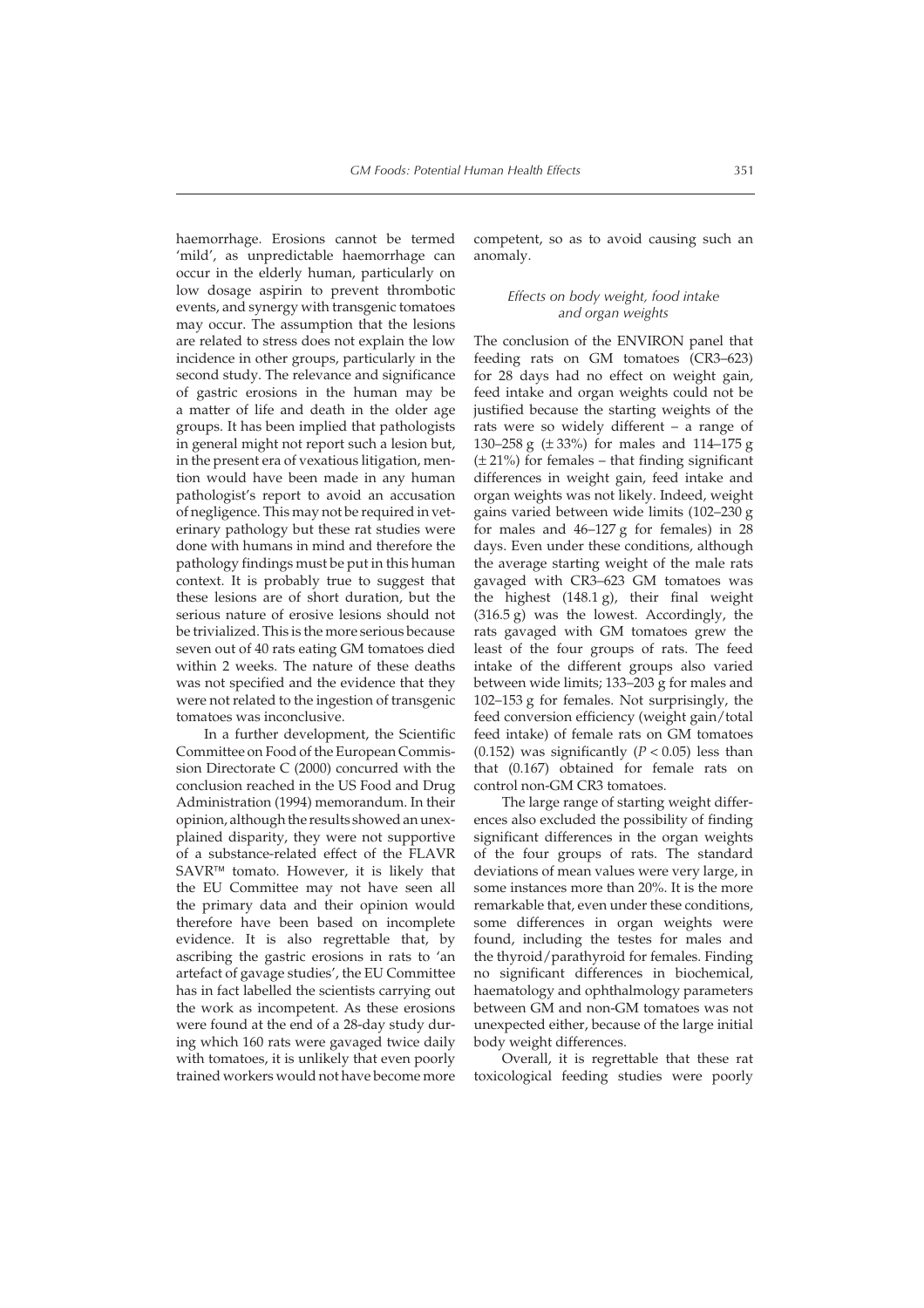designed, as a great deal of effort, work and money must have been spent on them and so much rested on the outcome. The FDA's conclusion that FLAVR SAVR™ presented no more dangers to consumers than ordinary tomatoes does not therefore appear to rest on good science and evidence which could stand up to critical examination. Rather tellingly, the results of these studies have never been published in peer-reviewed journals. The study as described not only raises questions about the design, methods and conclusions for this study but also whether they could have any general validity for other GM foods. In this light, it is the more surprising that after these studies the FDA has required no nutritional/toxicological testing of other GM foods.

## **Aventis's Chardon LL herbicide-resistant GM maize**

Due to the UK government's attempt to place Chardon LL seed on the National List, a part of the supporting evidence submitted by Aventis contained data on the composition of two lines of seed to establish their substantial equivalence to the conventional parent maize line. The evidence also included the results of a 14-day rat feeding study. All this is to be found in a file deposited by the Ministry of Agriculture, Fisheries and Food (MAFF) with the British Library (British Library File, 1997).

## *Compositional analysis*

In the absence of specifying the origin and conditions of cultivation of the different GM and non-GM samples, strict scientific comparisons could not be made between them. However, even under these conditions, the composition of T14 and T25 GM maize expressing phosphinothricin acetyltransferase enzyme (PAT-PROTEIN) showed many statistically significant differences in fat and carbohydrate contents in comparison with non-GM grain samples, and fat, protein and fibre between silage samples from GM and non-GM maize. Thus, the conclusion that GM maize is not 'materially different'

from current commercial varieties cannot be regarded as valid.

## *Repeated dose oral toxicity (14-day feeding) study in rats*

The rationale for this study was to assess the cumulative toxicity of PAT-PROTEIN given to rats in their diet for 14 days and to provide a rational basis for toxicological risk assessment in man. Although testing of the PAT-PROTEIN can be commended, this study was no substitute for the nutritional testing of the entire GM plant, seeds, vegetative parts and silage in all target animal species. Without these, the potentially harmful, unintended and unpredictable effects of the gene transfer, other components of the vector and gene insertion (positioning effect) cannot be established or excluded.

Unfortunately, as the design of the experiment was faulty, it is difficult to draw valid conclusions from a feeding study, carried out with five rats per group, in which the starting weight of the rats varied by more than ±20% (53–82 g for males and 50–74 for females) rather than the usual  $\pm 2\%$ . For any differences to reach significance, they needed to exceed  $\pm$  20%, and to achieve this in a 14-day study would have required catastrophic experimental conditions. The five rats per group were not housed singly and therefore their individual feed intakes could not be monitored even though the huge differences in the starting weights should have led to major differences in the feed intakes of the individual rats. Moreover, the group feed intakes were not measured continuously. There were four groups of rats (five male/female rats per group) in the experiment. However, rats in group 1 were fed a different diet (full rat chow) from the other three groups and therefore group 1 was not appropriate for (statistical) comparisons. The diet of the second group contained  $5$  g kg<sup>-1</sup> and the third group had 50 g kg<sup>−</sup><sup>1</sup> PAT-PROTEIN mixed in with 45 and  $0 \text{ g kg}^{-1}$ , respectively, of commercial (SOJAMIN, KLIBA Muhlen AG) low soybean protein diet (11% raw protein). The diet of the fourth group contained 50 g kg<sup>-1</sup> SOJAMIN but no PAT-PROTEIN. Thus, for statistical analysis, the second and third groups ought to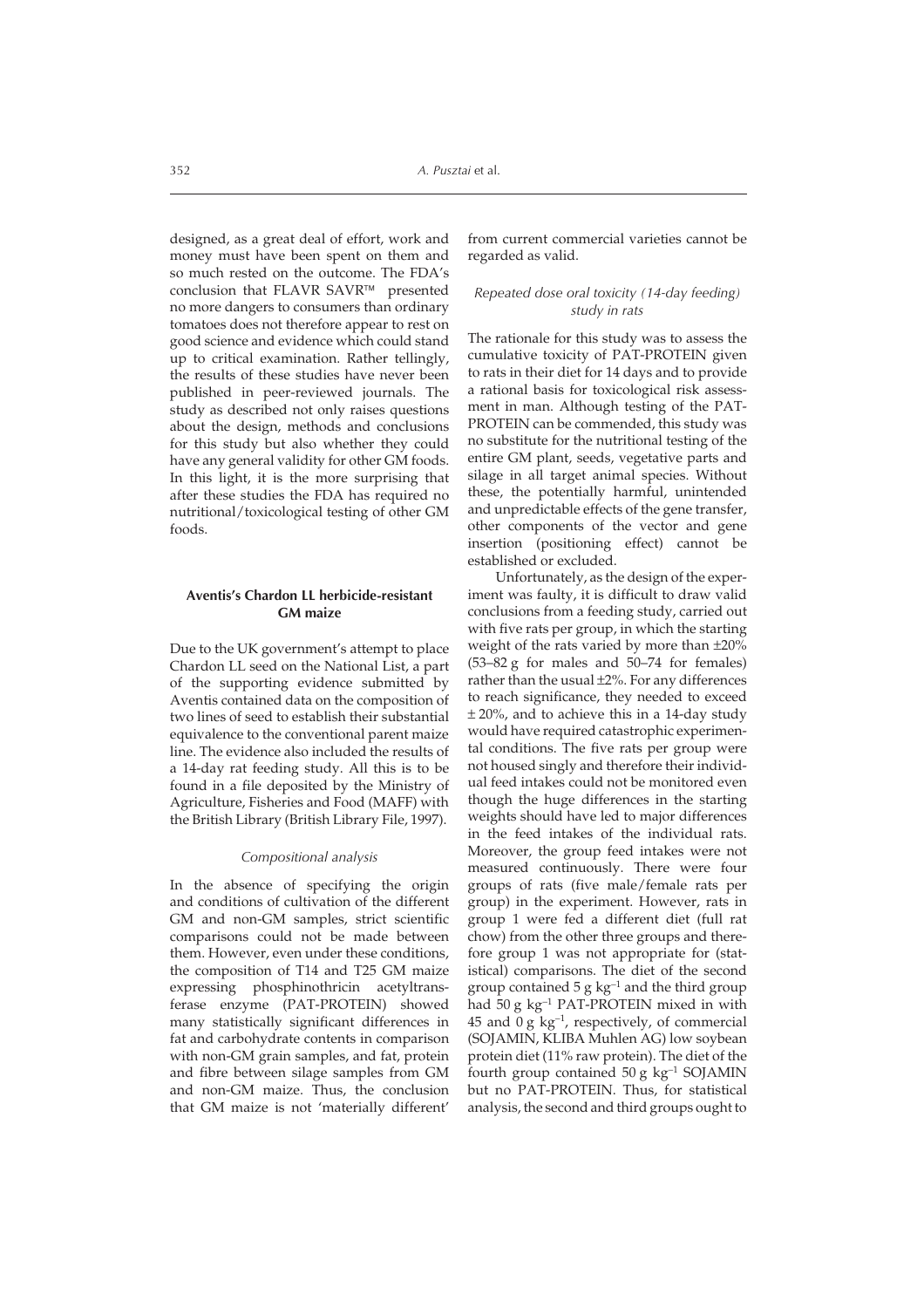have been compared with rats in the fourth group. Curiously, although the main target organ of the PAT-PROTEIN fed to rats was the digestive tract (and pancreas), the weights of these were not measured. This is a major experimental design fault.

The starting weight and the feed intake of the third group (high PAT-PROTEIN) were the highest, but they ended up with the lowest final body weight. This indicated an elevated metabolic activity, probably induced by the PAT-PROTEIN. Our analysis of variance (ANOVA) shows that the weight gain for both male and female rats on the high PAT-PROTEIN diet (group 3: 65.2 and 43.6 g for males and females, respectively) was significantly  $(P < 0.05)$  less than that of either the fourth group (control: 72.8 and 48.8 g for males and females, respectively) or group 2 (low PAT-PROTEIN diet: 73.4 and 44.4 g for males and females, respectively). As PAT-PROTEIN reduced feed conversion efficiency, it is potentially harmful. The conclusion that 'there were no differences which could be attributed to treatment with the test article' was therefore not valid. Similarly, that 'there were no changes on … clinical biochemistry and urine analysis after 14 days' is not valid either as the authors' own results described differences between the groups in glucose, cholesterol, triglyceride and phospholipid levels, indicating an increased metabolic functional load in the rats. It is unexplained why these differences were dismissed by the authors as incidental and unrelated to the treatment. Our ANOVA analysis revealed that the urine output in rats on the high PAT-PROTEIN diet was significantly (*P* < 0.05) reduced, indicating treatment-related effects (urine output of 5.4 and 4.4 ml for males and females in group 3 vs. 7.1 and 6.5 ml for males and females, respectively, in control group 4).

The large differences in the starting weight of the rats probably prevented finding significant differences in organ weights. However, even under these conditions, rats fed the high level PAT-PROTEIN diet (third group) had the lowest liver, thymus and spleen weights of all groups (even though the differences with controls were not significant). This is of particular importance because the macroscopic findings indicated thymus foci in 20–40% of the animals fed diets containing the PAT-PROTEIN.

In conclusion, the design and execution of this feeding study were poor and, contrary to the authors' conclusions, the results indicated treatment-related effects induced by PAT-PROTEIN (of unspecified origin). The results therefore could not be taken as evidence that the transfer of its gene into maize represented no risk for the rat and, by inference, for humans, particularly as no gut histology studies have been completed so far. Finally, a recent publication (Chiter *et al*., 2000) showed that DNA survived in intact form or slightly fragmented unless the GM maize was heat processed extensively. Therefore, the possibility exists that with underprocessed maize products humans and animals might be exposed to the DNA used in the genetic engineering.

# **Compositional Studies Published in Peer-reviewed Journals**

#### **Herbicide-resistant soybean**

Befitting its importance in both human and animal nutrition, a great deal of attention has been given to the compositional analysis of herbicide-resistant and other GM soybeans. Several publications appeared in nutritional and other journals demonstrating the compositional 'substantial equivalence' of GM and non-GM soya. Thus, it was claimed that the macronutrient composition of glyphosatetolerant soybean (GTS) seeds resulting from the transformation of conventional soybean with a gene encoding 5-enolpyruvylshikimate-3-phosphate synthase from *Agrobacterium*, to make the soya herbicide resistant, was equivalent to that of conventional soybeans. This applied equally to GTS unsprayed with glyphosate (Padgette *et al*., 1996) or sprayed with this herbicide (Taylor *et al*., 1999). It was claimed that the results of proximate chemical analyses of the contents of crude protein, oil, ash, fibre, carbohydrates and amino acids of solvent-extracted and toasted or untoasted soybean meals of unsprayed GTS and control soybean had shown that all these lines were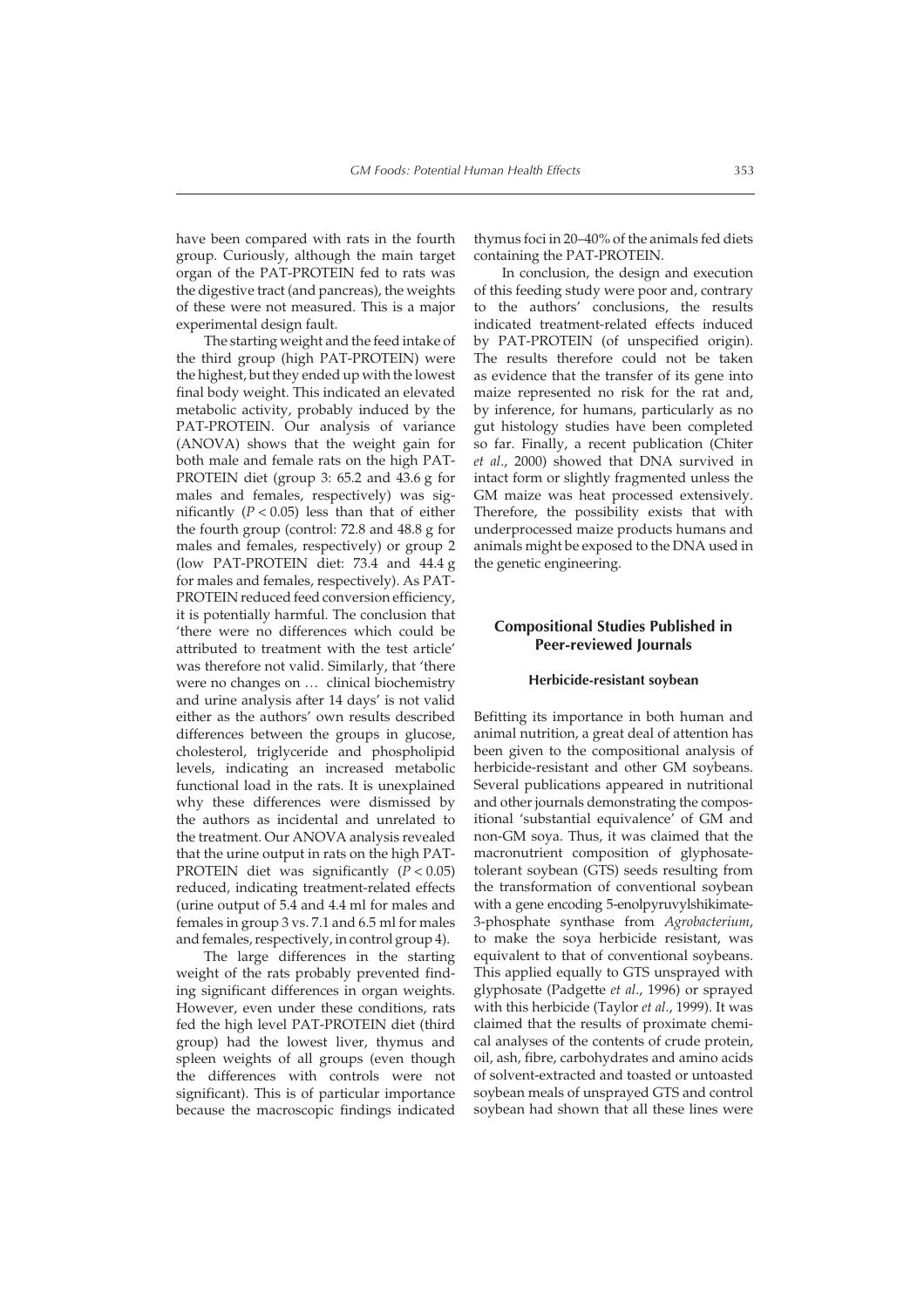substantially equivalent (Padgette *et al*., 1996). Similar findings were described for sprayed GTS (Taylor *et al*., 1999). Although this appeared to be true for most macronutrients, several significant differences between GM and control lines, such as in ash, fat and carbohydrate contents, were also found (Padgette *et al*., 1996). However, these were not regarded as having biological significance.

A closer inspection of the data in the papers, however, revealed that the statistical comparison of the macronutrients of GM and non-GM lines was not scientifically valid. Instead of comparing their amounts in a sufficiently large number of samples of each individual GTS with its appropriate individual parent line grown side by side at the same location and harvested at the same time to establish whether they were 'substantially equivalent', what the authors compared was a large number of different samples from different locations and harvest times. As growth conditions have a major influence on seed composition, the range of the amounts of constituents in the different samples, regardless of whether they were GM or non-GM, was so great  $(\pm 10\%$  or more) that the chances of finding statistically significant differences were unreal. It is possible that from a practical point of view the variation in protein concentration of samples of the three lines of between 36.8 and 45% would fall into the normal range of agronomic variability of soybeans and therefore may not be of major concern for agronomists. However, this comparison is not strict enough to establish whether the genetic modification introduced any unintended compositional changes. What is remarkable is that, even with this approach, many significant changes in macronutrient levels were found. Thus, the claim of 'substantial equivalence' of GTS lines with non-GM soybean is not supported by rigorous scientific evidence.

The potential importance in human health of natural isoflavones, such as genistein, daidzein and coumestrol present in soybeans, is generally recognized. It was, therefore, of considerable interest whether any changes occurred in these components as a result of genetic modification. Here the published evidence is controversial. Thus, while in

some studies no meaningful differences were reported (Padgette *et al*., 1996; Taylor *et al*., 1999), an independent study claimed that GM soya samples had consistently contained significantly fewer isoflavones than the parent cultivars (Lappe *et al*., 1999). In one respect, all authors agreed, i.e. that the isoflavone content of soybean seeds showed considerable variability between sites and was dependent on agronomic conditions. However, Lappe *et al*. (1999) went further and claimed that, while the variability of the GM samples was indeed considerable, conventional soybeans showed less variation in isoflavone content. As the isoflavone content of soybeans might affect human health, there needs to be more awareness of potential health problems due to this variability. While the precise details of the changes in isoflavone content on genetic modification will have to be established in the future, to ensure clinical consistency, the origin and the actual phyto-oestrogen levels in soybean may need to be standardized.

In the study by Padgette *et al*. (1996), no significant differences were found in the levels of antinutrients, such as trypsin inhibitors, lectin and oligosaccharide flatulence factors, between solvent-extracted, toasted or untoasted GM and non-GM soybean seeds. However, the comparisons were made by the same method as for macronutrients and therefore the large range of natural variability excluded the possibility of finding significant differences. Interestingly, in single soybean meal samples of each of the two GTS and parent lines, the trypsin inhibitor (also a major allergen in soybean) content was substantially higher, by almost 30%, in one of the two GTS lines, with a smaller increase in the other. No trypsin inhibitor analyses were performed on the protein isolate or protein concentrate samples originating from the meal samples. Although there were other compositional differences in these processed soybean products, it is difficult to decide from single determinations whether these were significantly different or not.

In conclusion, there is insufficient evidence to date to decide whether the composition of GM and conventional soybeans is equivalent or not. In fact, some data, particularly those for phyto-oestrogens, were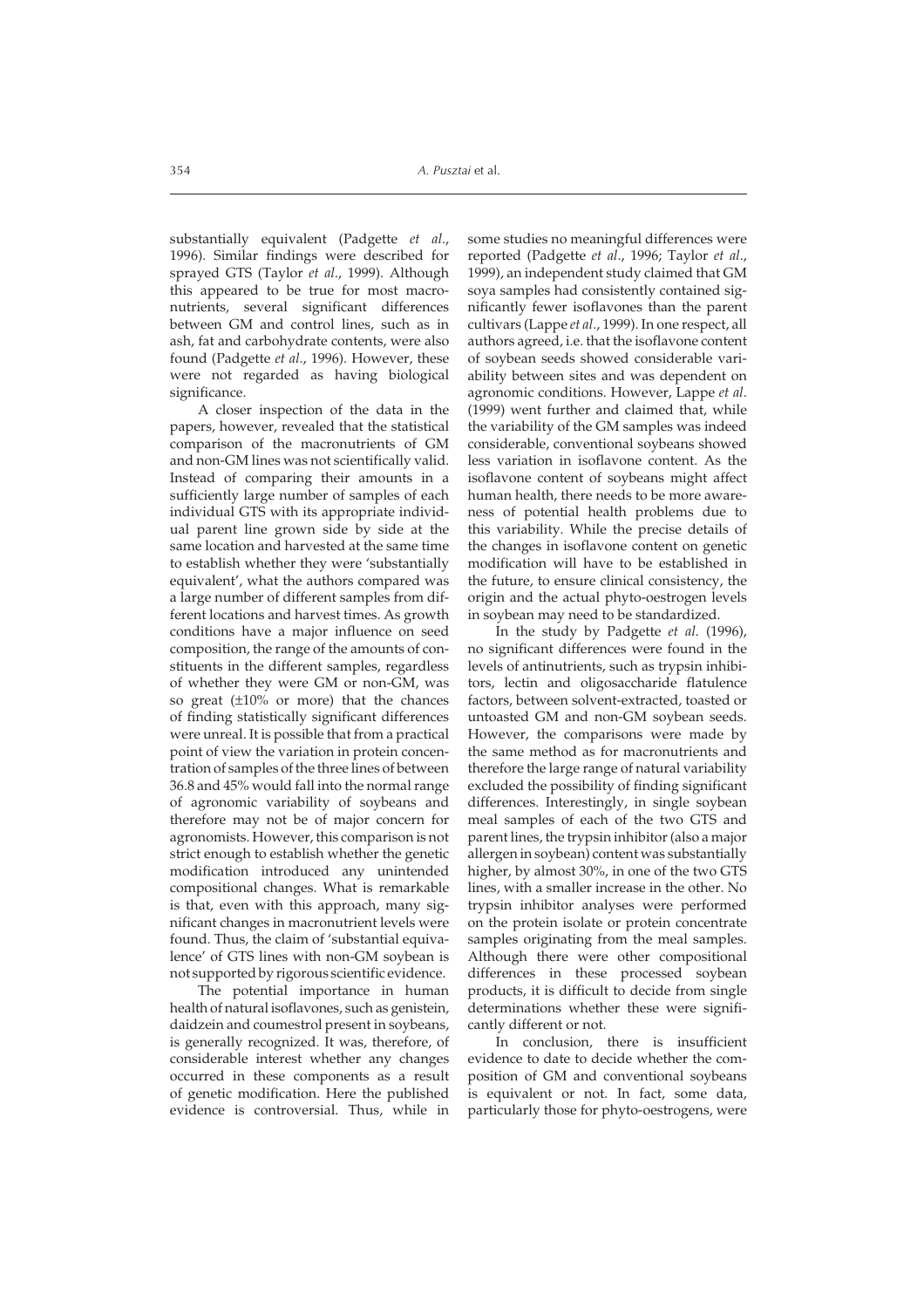significantly different. Furthermore, because not strictly comparable compositional data were used, the case for equivalence was not properly established. There is therefore an obvious need for further more critical studies.

#### **GM potatoes**

Brief references to GM potatoes, particularly those expressing *Bacillus thuringiensis* (Bt) toxin, can be found in non-peer-reviewed book chapters or other articles. In most instances, these contain no data and are therefore of little scientific value. There are two exceptions, one of which is an article on the safety assessment of GM potatoes expressing the soybean glycinin gene (Hashimoto *et al*., 1999a). However, it is not quite clear what the authors wanted to achieve because, at the expression level of glycinin in potatoes of between 12 and 31 mg  $g^{-1}$  total soluble protein, no significant improvements in the protein content or amino acid profile could have been expected. Indeed, the results in the paper demonstrated that the total protein content of the GM potatoes appeared to be significantly less than that of the control line and that no improvement in the essential amino acid profile was achieved either. There appeared to be substantial differences in some vitamins between GM and control lines, and the amounts of both solanine and chaconine increased in the GM lines. It is, therefore, not quite clear why it was claimed by the authors that their GM lines were equivalent to the parent line and could be utilized as safely. The other more recent study is a conventional compositional analysis of some macro- and micronutrients of tubers from insect- and virus-resistant potato plants (Rogan *et al*., 2000) performed by methods which currently are accepted by most novel food regulatory bodies. Although these showed some significant differences in a number of tuber constituents, in the absence of toxicological/nutritional animal studies it is difficult to ascertain whether these differences could have any biological effects on humans/ animals, particularly as these conventional analyses could not have revealed the development of any unknown possible toxic/antinutritive components. Additionally, known antinutrients, such as lectins or enzyme inhibitors, were not included in the analysis.

# **GM rice**

GM rice lines expressing the soybean glycinin gene have been developed (Momma *et al*., 1999) by a method similar to that used for GM potatoes. The glycinin expression level was between 40 and 50 mg glycinin  $g^{-1}$  total rice protein. The GM rice was claimed to contain 20% more protein, but its moisture content was less than that of the parent line. However, from the paper, it is not quite clear whether the increased protein content was due to the decreased moisture content of the seeds because it was not specified whether the values were expressed for air-dried or fully dried seeds. Thus, most of the arguments in the discussion of whether the higher protein level was due to the positioning effect of gene insertion or metabolic interference will have to await clarification by further work.

## **GM cotton**

Several lines of GM cotton plants have been developed using the gene encoding an insecticidal protein from *B. thuringiensis* subsp. *kurstaki*. These had increased protection against the major lepidopteran insect pests of cotton. As cottonseed is an important source of oil for human consumption, and cottonseed and processed cottonseed meal for animal feed, extensive analytical work has been done to establish whether the GM lines were 'substantially equivalent' to conventional lines (Berberich *et al*., 1996). The levels of protein, fat, carbohydrate, moisture, ash, amino acids and fatty acids in the insectprotected lines were claimed to be comparable with those found in commercial varieties. Moreover, the levels of antinutrients such as gossypol, cyclopropenoid fatty acids and aflatoxin were similar to or less than those in conventional seeds. Thus, the GM varieties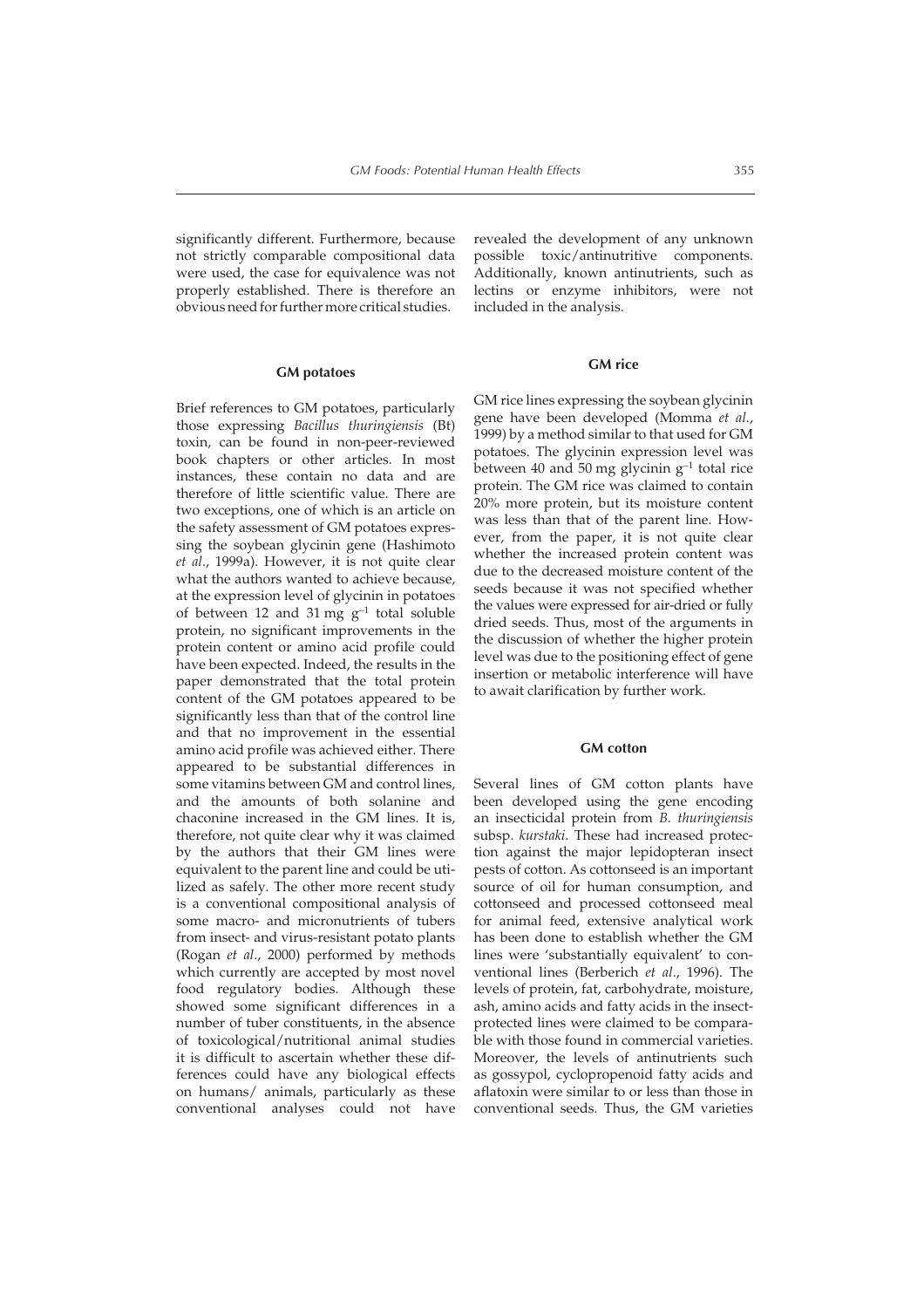were suggested to be equivalent to conventional seeds and just as nutritious. However, the statistics used by the authors were identical to those used with glyphosate-resistant soya and therefore could be similarly criticized. Although the content of known constituents fell in between the wide range of values of commercial conventional lines, this did not mean that they were compositionally equivalent, particularly as environmental stress could have major and unpredictable effects on antinutrient and toxin levels (Novak and Haslberger, 2000). Thus, without animal experimentation, this approach could not reveal whether any new and unknown toxins/allergens had been created or not.

#### **GM maize**

A glyphosate-tolerant (Roundup Ready) maize line GA21 has recently been developed. It was claimed (Sidhu *et al*., 2000) that, except for a few minor differences, which the authors think are unlikely to be of biological significance, the results of compositional analyses of proximate, fibre, amino acid, fatty acid and mineral contents of the grain, and proximate, fibre and mineral contents of forage collected from 16 field sites over two growing seasons showed that control and GM lines were comparable. The comparison was carried out by a method similar to that described for GTS soya (Padgette *et al*., 1996) and this may therefore not be scientifically rigorous enough for the establishment of substantial equivalence.

# **Nutritional/Toxicological Studies Published in Peer-reviewed Journals**

#### **Herbicide-resistant soybean**

As part of a safety assessment of GTS, the feeding value, wholesomeness (Hammond *et al*., 1996) and possible toxicity (Harrison *et al*., 1996) of two major GM lines of GTS were compared with those of the parent line. Processed GTS meal was included in the diets of rats, broiler chickens, catfish and

dairy cows at the same concentrations as in commercial non-GM soybean rations. Rats and dairy cows were fed these diets for 4, broilers for 6 and catfish for 10 weeks. It was claimed that in rats, catfish and broilers the growth and feed conversion efficiency, in catfish the fillet composition, in broilers the breast muscle and fat pad weights, and in dairy cows milk production and composition, rumen fermentation and digestibilities were similar for both GTS and parental lines. According to the authors, these results confirmed that the GTS and parental lines had similar feeding values.

#### *Rat studies*

A critical evaluation of the rat study was hampered by the lack of adequate primary individual data in the paper. Thus, there was no full description of the rat diet. It appears that the total protein content of the diets was adjusted to 247 g  $kg^{-1}$  diet to be isonitrogenous with Purina Laboratory Rat Chow by the addition of 24.8 g of GTS and parent soybean meals, respectively (~10% protein), to a base diet. All comparisons were made with rats fed commercial Purina Chow. The protein concentration in these diets was, however, appreciably higher than the usual 10–16% crude protein and exceeded the protein requirements of the rat. This extra protein potentially could have masked any possible transgene product effects, particularly with the raw unprocessed soybean diets in which the GM meals were incorporated only at the level of 50 or 100 g  $kg^{-1}$  of the diet. Thus, these meals only replaced 8.5 and 17%, respectively, of the total protein of 247 g  $kg^{-1}$ diet. In other words, the GM soybean protein in these meals was diluted by other dietary proteins by 12- and 6-fold, respectively, producing another possible masking effect. The composition of the control Purina Chow diet in the ground raw soybean feeding study was not described. This is important because the identity of the raw control soybeans included in the Purina Chow control diet was not specified.

In the feeding study, four groups of rats (ten males and ten females in each group) singly housed were fed diets containing the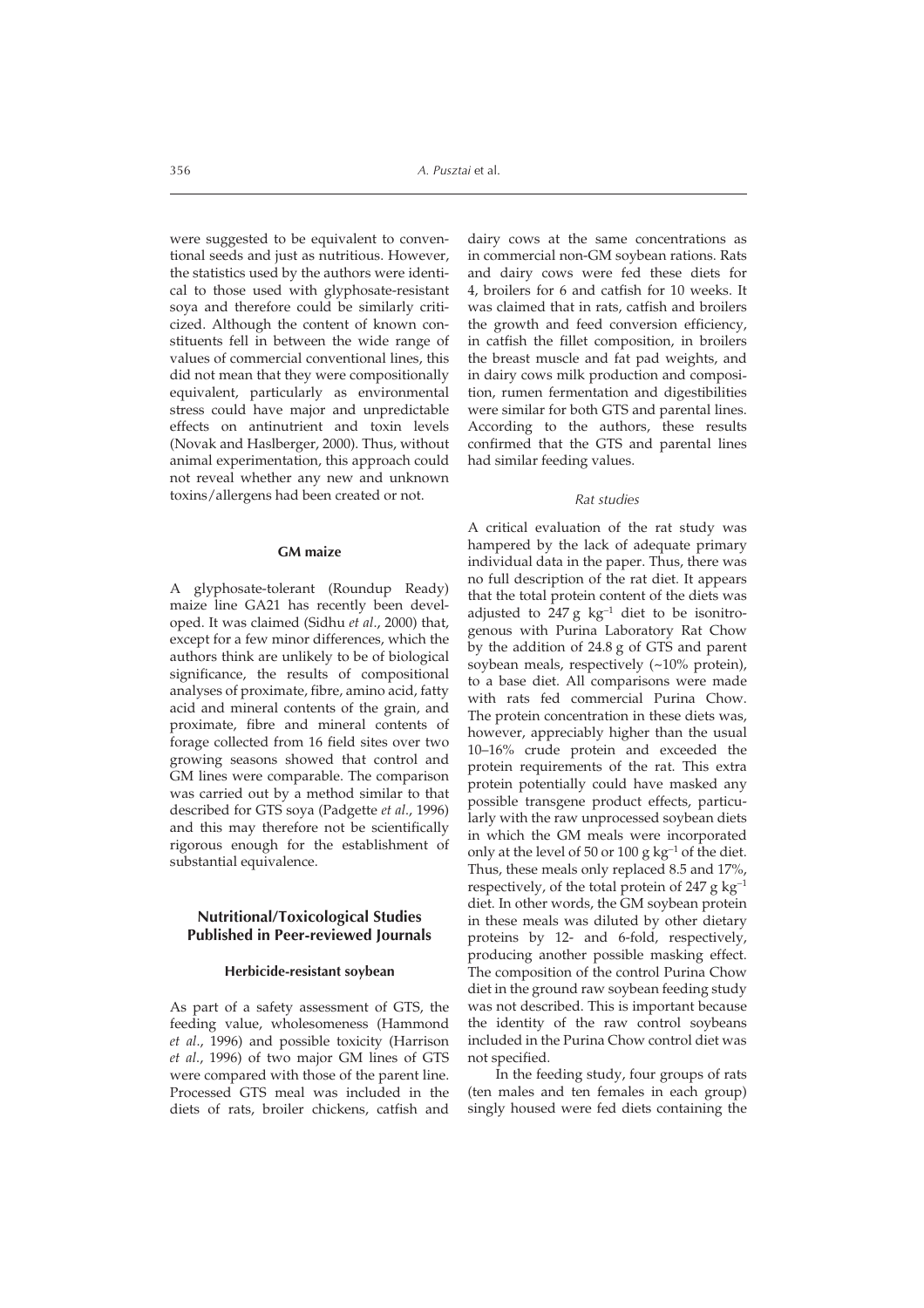parental line or the GTS lines (40-3-2 or 61-67-1) for 28 days. No individual values (or their ranges) for feed intake or body weight were given. The bar diagrams of the combined body weight of rats at the end of each week of the 4-week experiment were rather uninformative. However, it was observed by the authors that the Purina Chow-fed male rats grew significantly better than the three experimental groups fed toasted soybeans (including the parental line). This was attributed to better commercial processing. However, the bar diagrams also indicated that the growth in the group fed with one of the GTS lines (61-67-1) was probably equal to that of the Purina Chow-fed control and, therefore, by inference, these rats also grew significantly better than the other two experimental lines (the GTS line 40-3-2 and the parental line). This again underlined the importance of giving individual data in papers, without which it is difficult to assess the results. Similarly, there were no individual data for organ weights, such as liver, kidneys and testes. However, it was claimed that the kidney weights of the raw GTS line-fed (and parental control?) male rats were significantly higher than those of the controls, while the testes of the parental line-fed rats were significantly enlarged. According to the authors, as these differences were neither dose related nor only shown by the parental line, they were not caused by genetic modification. Rather curiously, the weights of the stomach and intestines, the main target organ in any nutritional testing, were not recorded. Observations were not recorded on other organs, and no histology appears to have been done on these tissues either. The only tissue which was subjected to microscopy was the pancreas, but the description of the findings was qualitative. Only minimal to mild lesions were found and these were claimed to be common to all groups. However, under these conditions, this was not surprising because no pancreatic hypertrophy was found. This was probably due to the effect of the unusually high dietary protein concentration, which, as the authors pointed out, masked and/or diluted the biological effect of the trypsin inhibitors. This is of particular concern because the trypsin inhibitor content of GTS lines in unprocessed soybean was significantly higher than in the control line (Padgette *et al*., 1996).

It is regrettable that the design of this important rat feeding study had such unfortunate omissions. It is of particular concern that no histology was apparently carried out on gut tissue. Thus, more critical work is needed to decide whether the feeding value of GM and non-GM soybeans is equal or not.

#### *Chicken study*

The broiler chicken feeding study's experimental design closely followed that of commercial practice and therefore the results should only be indicative of the commercial feeding and production value of the various soybean lines. As the data were pooled from all birds fed on the same diet, it is not easy to see what, if anything, was the significance of the small differences found in the study, such as the slightly lower body weights, breast and fat pad weights obtained with the GTS lines (particularly with GTS 40-3-2) for the utilization of GM soybean. It would have been better to measure the nutritional performance of individual birds (or small groups) fed on different diets and then compare them after statistical analysis. In the absence of this, we have to rely on the authors' conclusion that the design of the experiment gave the upper limit of differences in weight gain of 3.5% and gain/feed ratio of 2% and that the GTS lines vs. parental line were within this limit. Thus, with this restriction, the feeding value of the GTS lines for broilers was practically equal to that of the parental soybean line.

#### *Catfish experiment*

Catfish are excellent and highly sensitive indicators for the feeding value of diets. It was obvious from the results that, similar to the findings with rats, one of the GTS lines, 61-67-1, was superior to the other lines (GTS 40-3-2 and the parental line) in most respects. Thus, fish on GTS line 61-67-1 ate more, had better weight gain and gain/feed ratio and weighed more at the end of the 10-week study than the others, even though the composition of the fillets from these fish was not significantly different. This significant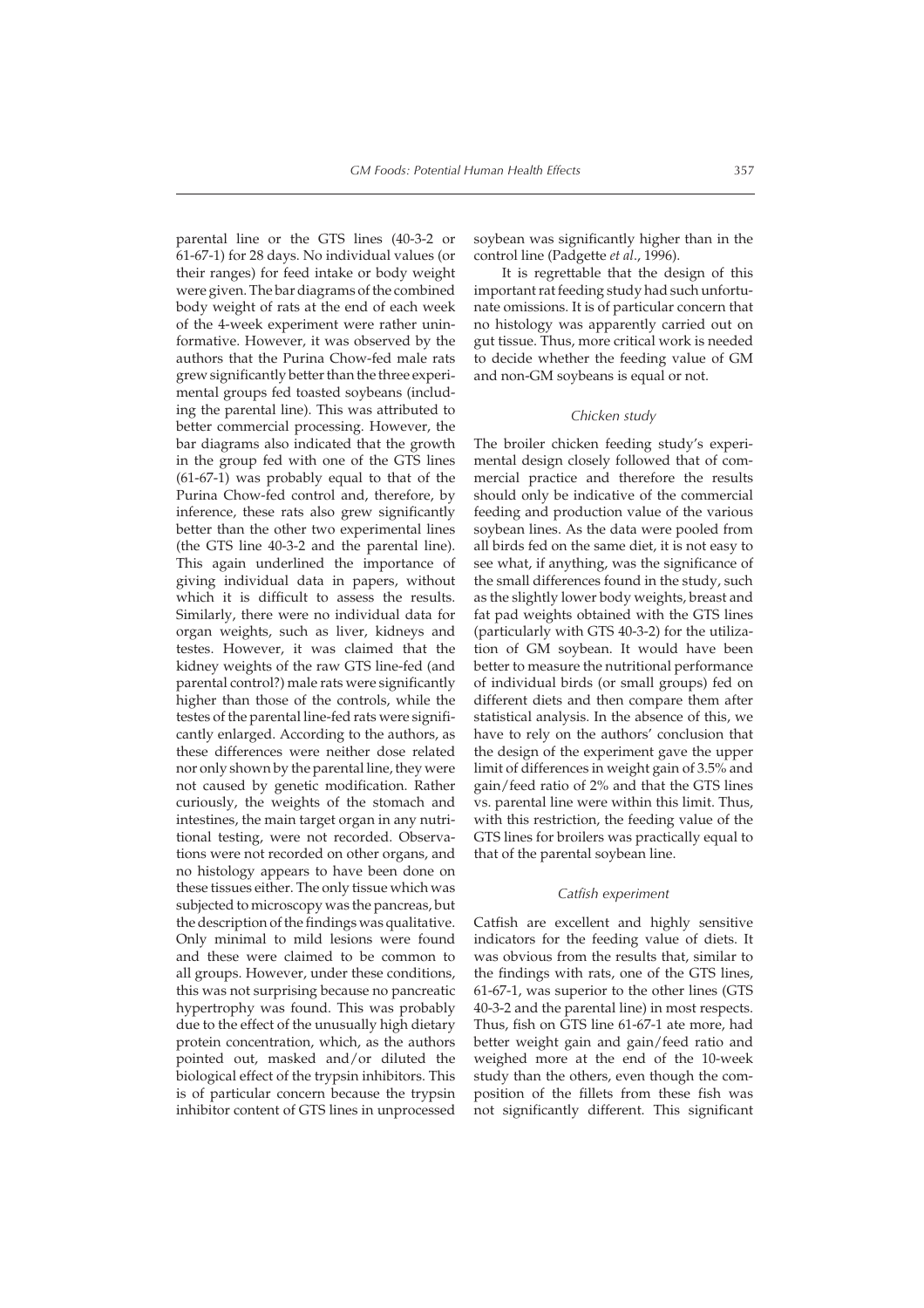difference in performance must, therefore, indicate that genetic modification may not be as reproducible as it has been claimed and that the feeding value and metabolic effects of GM and parent lines are not always 'substantially equivalent'.

## *Study on lactating cows*

Milk production and composition and performance data in the lactating cow study showed some significant differences between cows fed diets containing the different lines of soybean, indicating a lack of 'substantial equivalence'. In view of these differences, even though we may not at present know all their biological/nutritional consequences, it may be difficult to maintain the view that the feeding value of the GTS and parent lines is equal, and further work is needed to establish whether the GTS lines are safe or not for humans/animals.

#### *Testing of* E. coli *recombinant gene product*

Extensive studies have been carried out to ascertain the safety of the gene product, 5-enolpyruvylshikimate-3-phosphate synthase (CP4 EPSPS), which renders the soybeans glyphosate resistant (Harrison *et al*., 1996). Unfortunately, there are some flaws in these experiments, the most important of which is that in the acute gavage studies the authors did not use the enzyme isolated from GTS lines but instead that from *Escherichia coli*. Although they were at pains to show that the EPSPS enzyme samples from the two sources were similar in lack of glycosylation, molecular size, reaction with a polyclonal anti-EPSPS antibody and enzyme assays, these methods do not have sufficient power to show unequivocally whether they were identical. The authors themselves pointed out that post-translational modification of the completed polypeptide chains emerging from the ribosomes may be done differently in two such evolutionarily distinct life forms as higher plants and prokaryotic bacteria. Amidation, acetylation and proteolytic processing can have such major effects on the conformation of the protein as to make these gene products behave differently in the

digestive system. Thus, the use of the *E. coli* recombinant protein for the acute mice gavage studies may invalidate the authors' conclusion that the gene product from soybean did not have any toxic effects. These studies must be re-done with the gene product isolated from the transgenic plant before the results could be accepted. In any case, in such gavage studies, young, rapidly growing animals must be used to show any distinct effect on growth. As all animal weights were unchanged in the experiment, the test system used could not have detected any effect unless the consequences of the gavaging had been disastrous. Feeding studies with the gene product in young rapidly growing rodents should be the preferred method for the demonstration of the deleterious effects.

The other flaw in the experimental design was the reliance on an *in vitro* simulated gastric/intestinal digestion assay, which was also carried out with the *E. coli* recombinant gene product. To obtain physiologically valid results, it would have been necessary to use the gene product isolated from GM soybean in an *in vivo* assay in the rat (or other suitable animals; see Rubio *et al*., 1994) or a full feeding trial. Thus, it has been shown before that the kidney bean (*Phaseolus vulgaris*) α-amylase inhibitor is fairly stable to proteolytic degradation in the rat gut (Pusztai *et al*., 1995, 1999), but, when its gene was expressed in peas (*Pisum sativum*), it was rapidly digested and inactivated in the rat stomach/small intestine *in vivo* (Pusztai *et al*., 1999). This may have contributed to the safety of GM peas for rats and, by inference, possibly for other monogastric mammals. Thus, *in vitro* digestion assays may have little relevance to the safety of GM food crops.

In a separate feeding study (Teshima *et al*., 2000), the possible harmful effects of toasted glyphosate-resistant GM soybean were investigated at 300 g kg<sup>−</sup><sup>1</sup> inclusion level in the diet of rats and mice. After feeding these animals for 15 weeks, no significant differences in nutritional performance, organ development, histopathology of the thymus, liver, spleen, mesenteric lymph nodes, Peyer's patches and small intestine, and the production of IgE and IgG humoral antibodies between GM and non-GM line diets were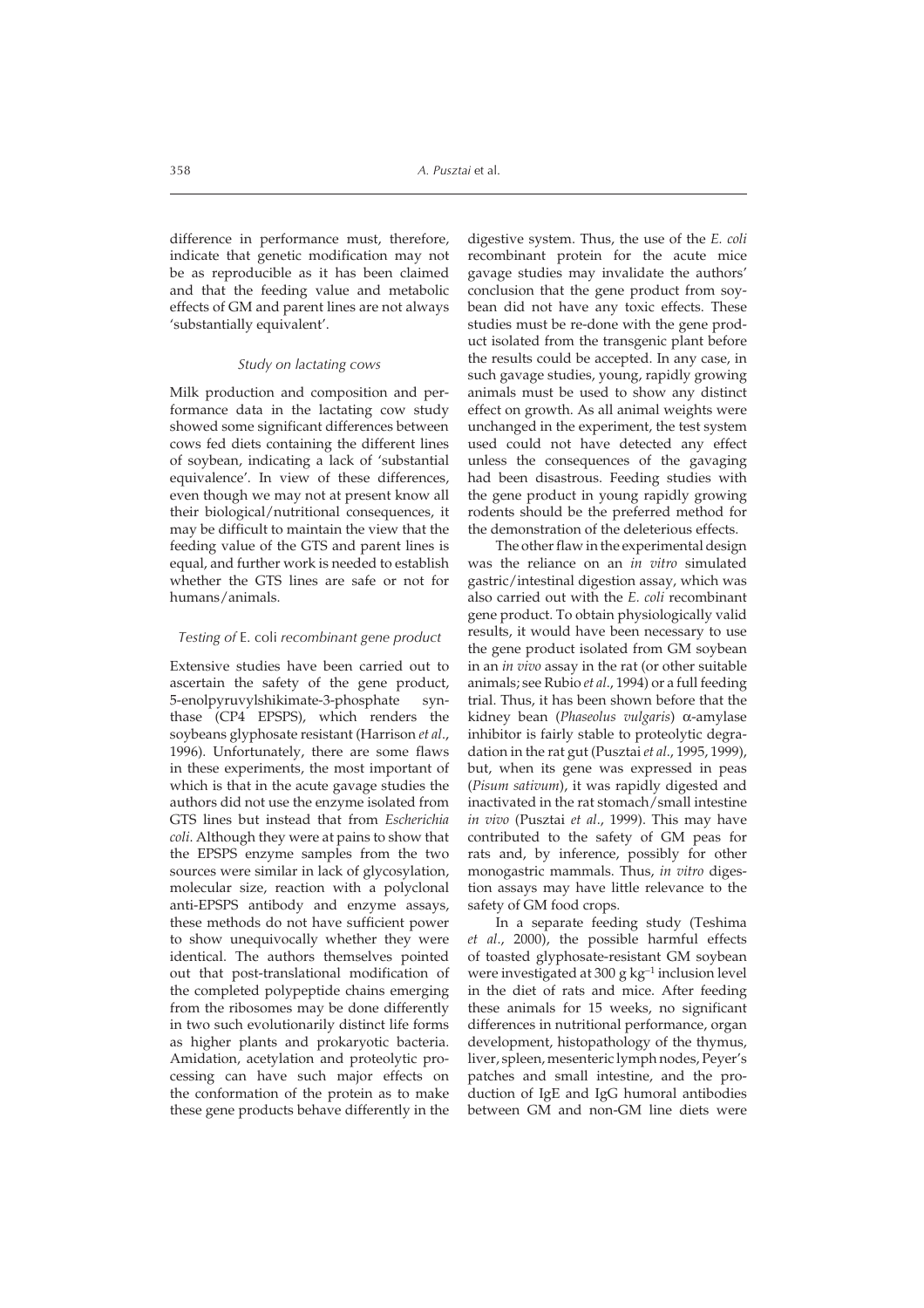found. However, as rats grew less than 30 g and mice not at all in 15 weeks, the conditions were so unphysiological that no valid conclusions could be drawn from these experiments.

## **GM maize**

In a major commercial-scale broiler chicken feeding study with rations containing transgenic Event 176-derived Bt maize involving 1280 birds (Brake and Vlachos, 1998), it was claimed that no statistically significant differences in survival or bird weights between birds fed diets containing GM maize, Event 176, or an isogenic parent maize line were found. Indeed, birds fed GM maize rations appeared to have significantly better feed conversion ratios and an improved yield of breast muscle. However, the authors cautioned against the conclusion that this enhanced performance could be attributed to the Bt maize *per se*. It is possible that the results might have been due to slight differences in the overall composition of the diets. This is reasonable considering the length of this study and possible problems of consistent diet preparation on a commercial scale. Minor differences in composition such as the slightly lower protein content of the GM maize and fat contents of the diets magnified to the scale of this trial make the results more relevant to commercial than to academic scientific studies.

In a poultry feeding study, it was claimed that the GA21 Roundup Ready maize-based diets gave similar performance data in growth, feed efficiency and fat pad weights to diets containing the parental control line (Sidhu *et al*., 2000). However, this and a similar study carried out in Germany with a maize line expressing PAT-PROTEIN (Flachowsky and Aulrich, 2001) were commercial production experiments and made little contribution to scientific safety assessment.

In a separate study, maize was genetically modified by the transfer of the gene of egg white avidin to make the seed resistant to storage insect pests (Kramer*et al*., 2000). It was also claimed that this GM maize was safe for mice as apparently, when, instead of a balanced diet, they were fed solely on this crop, the mice suffered no ill effects. However, the mice used in the experiment were adults which did not grow at all, and therefore the conclusion that the GM maize was safe is, at best, premature.

#### **GM peas**

Diets containing transgenic peas expressing the transgene for insecticidal bean α-amylase inhibitor (~3 g kg<sup>−</sup><sup>1</sup> peas) at two different inclusion levels in the diet, 300 or 650 g kg<sup>-1</sup>, were subjected to nutritional evaluation with rats in a 10-day feeding trial (Pusztai *et al*., 1999). The nutritional performance of rats fed GM pea diets was compared with those obtained with rats pair-fed iso-proteinic and iso-energetic diets containing parent-line peas and also lactalbumin diets spiked with isolated bean and pea  $α$ -amylase inhibitors, respectively. At 300 g kg<sup>-1</sup>, but not at 650 g kg<sup>−</sup><sup>1</sup> inclusion level, the nutritional value of diets containing transgenic or parent peas was not significantly different. Even at 650 g kg<sup>-1</sup>, the difference was small, mainly because the transgenically expressed pea recombinant α-amylase inhibitor was quickly (in < 10 min) degraded in the rat digestive tract and therefore its antinutritive effect was abolished. In contrast, spiking the parental line pea diet with the stable bean  $\alpha$ -amylase inhibitor reduced its nutritional value (Pusztai *et al*., 1995, 1999).

In this study, unfortunately, no gut histology was done or lymphocyte responsiveness measured, and therefore one had to rely on the evaluation of nutritional parameters that are inherently less sensitive in order to find possible differences in metabolic responses between GM and conventional food components. Although there were significant differences in the development of some organs, mainly the caecum and pancreas, most organ weights were remarkably similar. At the end of the study, cautious optimism was expressed that GM peas could be used in the diets of farm animals, particularly at the low/moderate levels recommended in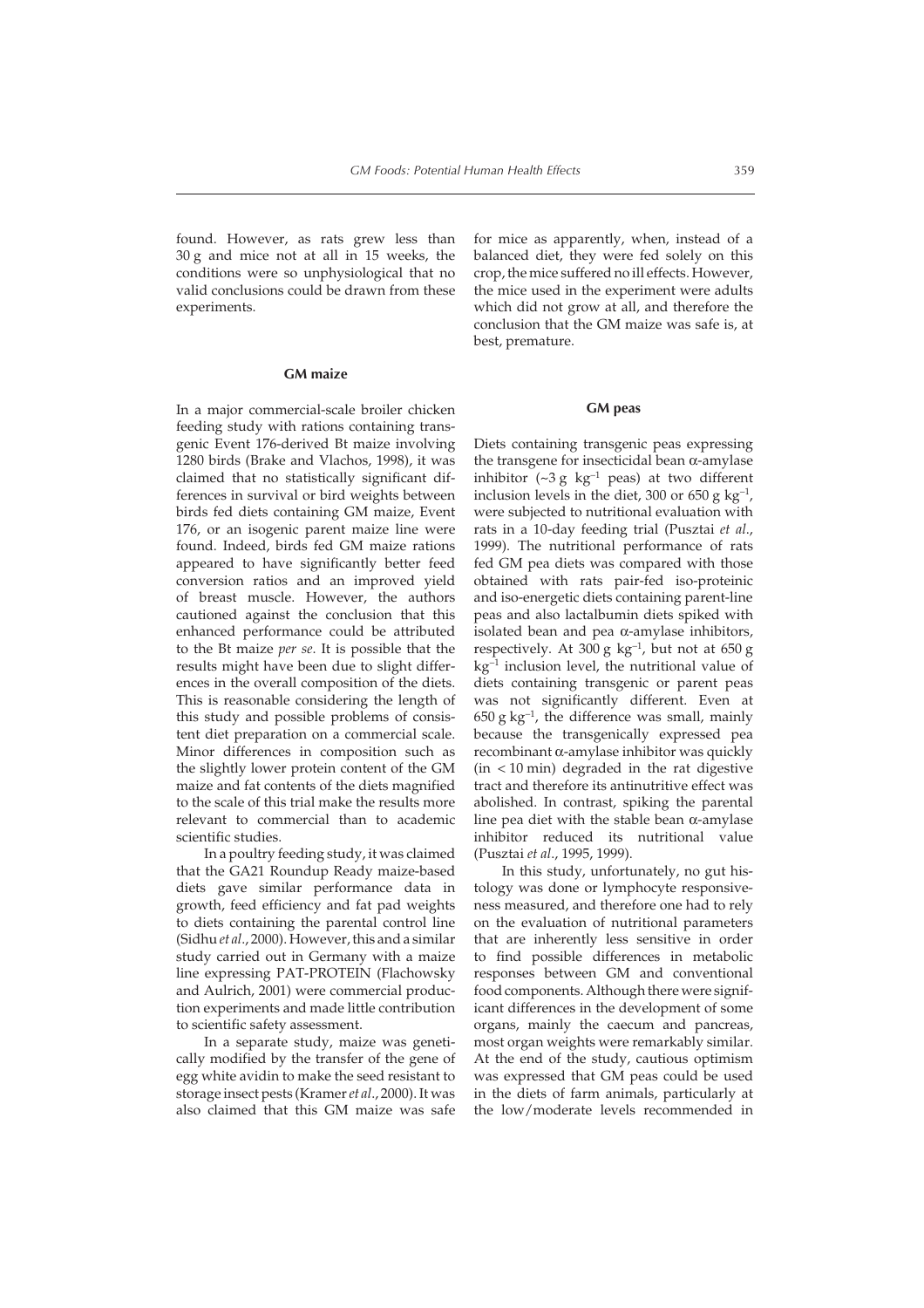commercial practice and if the progress of the animals was monitored carefully. However, this relatively short feeding study with modest objectives cannot at this stage be taken as proof of the safety of GM peas for human consumption. There is a need to carry out further and more specific risk assessment testing procedures, which must be designed and developed with human consumers in mind. It also has to be kept in mind that only one particular line of GM peas was tested in which the endogenous antinutrient levels were selected to be similar to those of the parent peas. In some other GM lines, however, lectin levels could vary, up or down, by a factor of four. Moreover, in some field pea cultivars, such as Laura, the concentration of trypsin inhibitor increased by about 24% and the chymotrypsin by 100%, while the haemagglutinating activity decreased by a factor of four in the GM line compared with its parent (A. Pusztai, unpublished). This strengthens the argument that, in the safety assessment of GM crops, many lines should be included and that, from the results of a single GM line, no blanket approval should be given to other lines developed, even if in the transformation the same vector was used and carried out at the same time.

## **GM potatoes**

There have been four independent studies on different GM potatoes.

## *Glycinin-expressing potatoes*

The safety of transgenic potatoes expressing the soybean glycinin gene was evaluated in a short (4-week) rat feeding study (Hashimoto *et al*., 1999b). With an interesting experimental design, control rats and the experimental groups were fed the same control commercial diet. However, the rats were also daily force-fed by gavage with 2 g of respective potato lines kg<sup>−</sup><sup>1</sup> body weight. The potatoes used were a parental control line and two transformed lines, one with the glycinin gene and another one with a designed glycinin gene (coding for four additional methionines

in the gene product), respectively. However, there were a number of problems with this study. Thus, although no difference in growth, feed intake, blood cell count, blood composition and internal organ weights between the groups was found, the uncertainty as to whether the animals were fed with raw or boiled/baked potatoes leaves a question mark over the interpretation of the results.

## *Bt toxin potatoes*

An interesting, mainly histology, study was carried out on the ileum of mice fed with potatoes transformed with a *B. thuringiensis* var. *kurstaki Cry*I toxin gene. As a control, the effect of the toxin itself was also investigated (Fares and El-Sayed, 1998). It was shown that both the delta-endotoxin and, to a lesser extent, the Bt potato caused villus epithelial cell hypertrophy and multinucleation, disrupted microvilli caused mitochondrial degeneration, increased numbers of lysosomes and autophagic vacuoles, and increased activation of crypt Paneth cells. As a result, it was recommended that 'thorough tests of these new types of genetically engineered crops must be made to avoid the risks before marketing'. Unfortunately, some flaws in the experimental design detract from the strength of the conclusions. The most important of these was that, apart from indicating that the gene used in the transformation was the *Cry*I gene from *B. thuringiensis* var. *kurstaki*, there was no description of the Bt potatoes. The gene expression level in the GM potato was not given and it was not clear whether the potatoes in the diet were cooked or raw. Moreover, the amount of the Bt toxin used for supplementing the potatoes within the control potato diet was not specified either. This made it impossible to make a quantitative comparison of the effects on the ileum of the Bt potato with those of the spiked control potato diets. The assumption that the ileum is the most important absorptive part of the rodent small intestine could also be argued against, because 90% of all nutrient absorption in fact occurs in the jejunum. As this was an electron microscopy study, the fixation of the ileal samples was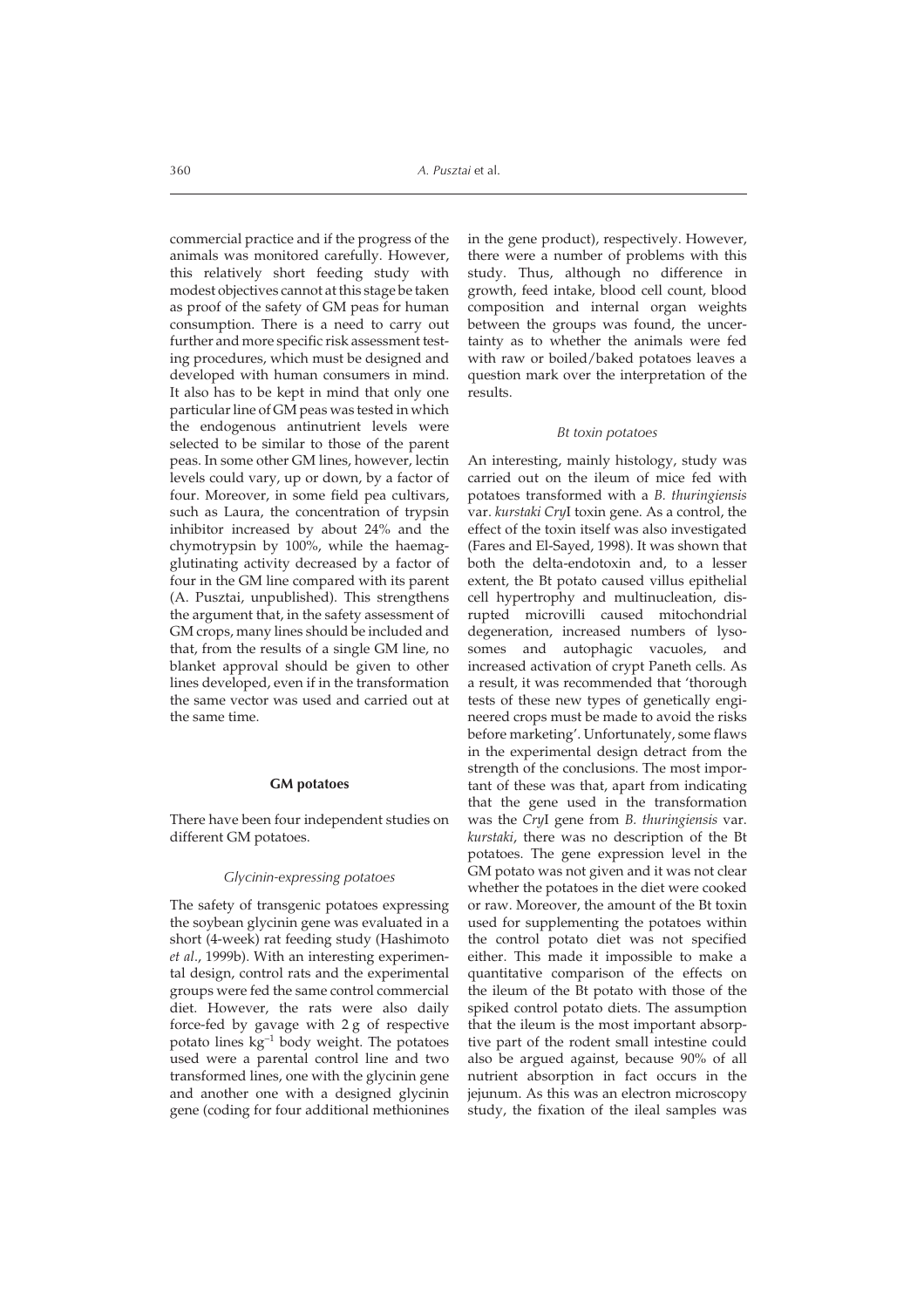not done on well-oriented sections but on chopped up fine tissue pieces, and important detail of villus organization was therefore lost. Finally, the delta-endotoxin-induced hyperplastic changes on ileal villi should have been demonstrated by measuring cell proliferation and mitotic rates in ileal (and jejunal) crypts rather than on the villi. However, despite these shortcomings, this study has established once and for all that, in contrast to general belief, exposure of the mouse gut (ileum) to the *CryI* gene product has caused profound hypertrophic and hyperplastic changes in cells of the gut absorptive epithelium and can lead to mucosal sensitization (Vazquez Padron *et al*., 1999, 2000b). This shows up the fallacy of drawing comforting conclusions from *in vitro* simulated gut proteolysis tests. Clearly, concerns about the possible biological consequences of exposure to GM food should be addressed under *in vivo* conditions because, even if an *E. coli* product breaks down *in vitro*, this does not necessarily mean that the same gene product expressed in the transgenic crop should also break down.

# *GNA GM potatoes*

Some of the results of rat feeding studies with GM potatoes expressing the snowdrop (*Galanthus nivalis*) bulb lectin (GNA) gene were similar to the results of Fares and El-Sayed (1998). A part of this work concerning the effect of GNA GM potatoes on the histology of different compartments of the rat gut was published (Ewen and Pusztai, 1999a). Although this peer-reviewed scientific paper was criticized by some, most of the criticisms were unpublished personal opinions. Moreover, most of the published criticisms (e.g. Kuiper *et al*., 1999) were answered adequately (Ewen and Pusztai, 1999b). Some selected results of the nutritional/metabolic studies were, against the wishes of the authors, placed on the website of The Rowett Research Institute (www.rri. sari.ac.uk), where most of the work was done (Bucksburn, Aberdeen, UK). However, so as not to jeopardize their eventual proper publication, these results will only be mentioned briefly.

Young, rapidly growing rats (starting weight of  $84 \pm 1$  g) were strictly pair-fed on iso-proteinic (60 g total protein kg<sup>−</sup><sup>1</sup> diet, most of which was from potatoes) and iso-caloric diets (in contrast to that described in Kuiper *et al*., 2001) supplemented with vitamins and minerals for 10 days. The test diets contained either raw or boiled GM potatoes. The control diets contained the same amount of parentalline potatoes (raw or boiled) alone or supplemented with GNA at the same concentration as expressed in the GM potatoes. A positive control group of rats was also included in the experiment, and these were fed a lactalbuminbased high quality control diet to check for any potential problems in rat behaviour and experimental conditions. As part of the nutritional/metabolic evaluation, samples of stomach, jejunum, ileum, caecum and colon were taken, fixed and stained with haematoxylin and eosin for full quantitative histological evaluation (Figs 16.1, 16.2 and 16.3) or reacted with GNA antibody and subsequently stained using a PAP (peroxidase– antiperoxidase) method to establish whether any GNA was bound to the epithelial surface (Fig. 16.4). By measuring the mucosal thickness of the stomach and the crypt length of the intestines (Ewen and Pusztai, 1999a), it was shown that proliferation in the gastric mucosa was in part caused by GNA, the gene product. However, the growth-promoting stimulus on the small intestine of diets containing GM potatoes leading to crypt enlargement and a part of the stomach enlargement was not a GNA effect. As shown before and confirmed here, there was a slight binding of GNA to the small intestinal epithelium (Fig. 16.4). However, GNA is not a mitotic lectin and therefore it did not induce hyperplastic growth in this tissue (Pusztai *et al*., 1990). Accordingly, the jejunal growth was probably due to some as yet unknown effects of other parts of the genetic construct used for the transformation or the genetic transformation itself. Hyperplasia was shown previously by measuring the increase in crypt length (Ewen and Pusztai, 1999a). However, similar results were obtained by measuring the increase in crypt cell numbers (Table 16.1) and crypt mitotic figures (not fully significant) in the jejunum of GM potato-fed rats (Table 16.2).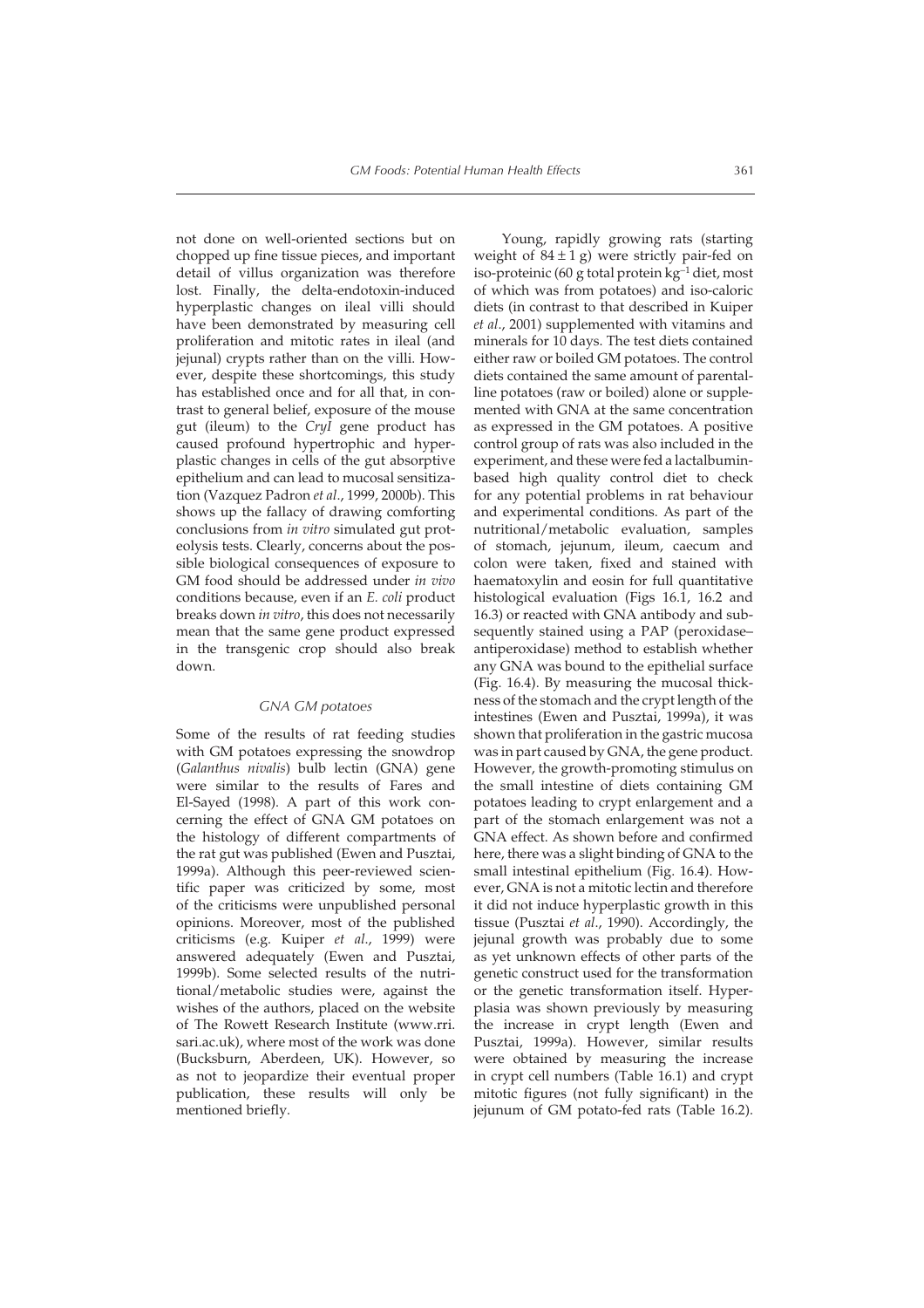

**Fig. 16.1.** Comparison of the stomach mucosa of rats fed with raw GM potato diet (b) shows marked thickening due to hypertrophy of mucosal cells in comparison with that of rats given the parental line (a)  $(bar = 100 \text{ µm}).$ 

The results suggested that it is possible that crypt hyperplasia and an increase in epithelial T lymphocyte infiltration observed with GM potatoes might also happen with other GM plants that had been developed using the same or similar genetic vectors and method of insertion. It is therefore imperative that the effects on the gut structure and metabolism of all GM crops should be investigated thoroughly as part of the regulatory process before their release into the human food chain.

## *Potatoes expressing cationic peptide chimeras*

Desiree and Russet Burbank potatoes expressing N-terminally modified cecropin–melittin cationic peptide chimeras and control line potatoes fed to mice caused severe weight loss. The animals did not grow even after supplementing these potatoes with rodent laboratory chow. According to the authors (Osusky *et al*., 2000), mice fed with tubers from transgenic potatoes were as healthy and vital (*sic*) as those from the control group, and their faecal pellets were comparable.

However, the severe weight loss seriously called into question the value of the results of this poorly designed feeding experiment.

#### **GM tomatoes**

Finally, an important study will have to be described even though it was not published in a peer-reviewed journal, but the ideas and experiments described had some influence on the development of GM regulation (Noteborn *et al*., 1995). Thus, a new laboratory GM tomato line was developed using the *B. thuringiensis* crystal protein CRYIA(b) gene but, instead of the cauliflower mosaic virus 35 S promoter (CaMV 35 S), which is used in practically all first-generation GM crops, a potentially safer plant promoter was used. Although with this the expression level of the Bt toxin was only about 1/20th of that found with CaMV 35 S, this might be improved upon in future. In contrast with most other studies with GM crops, there was a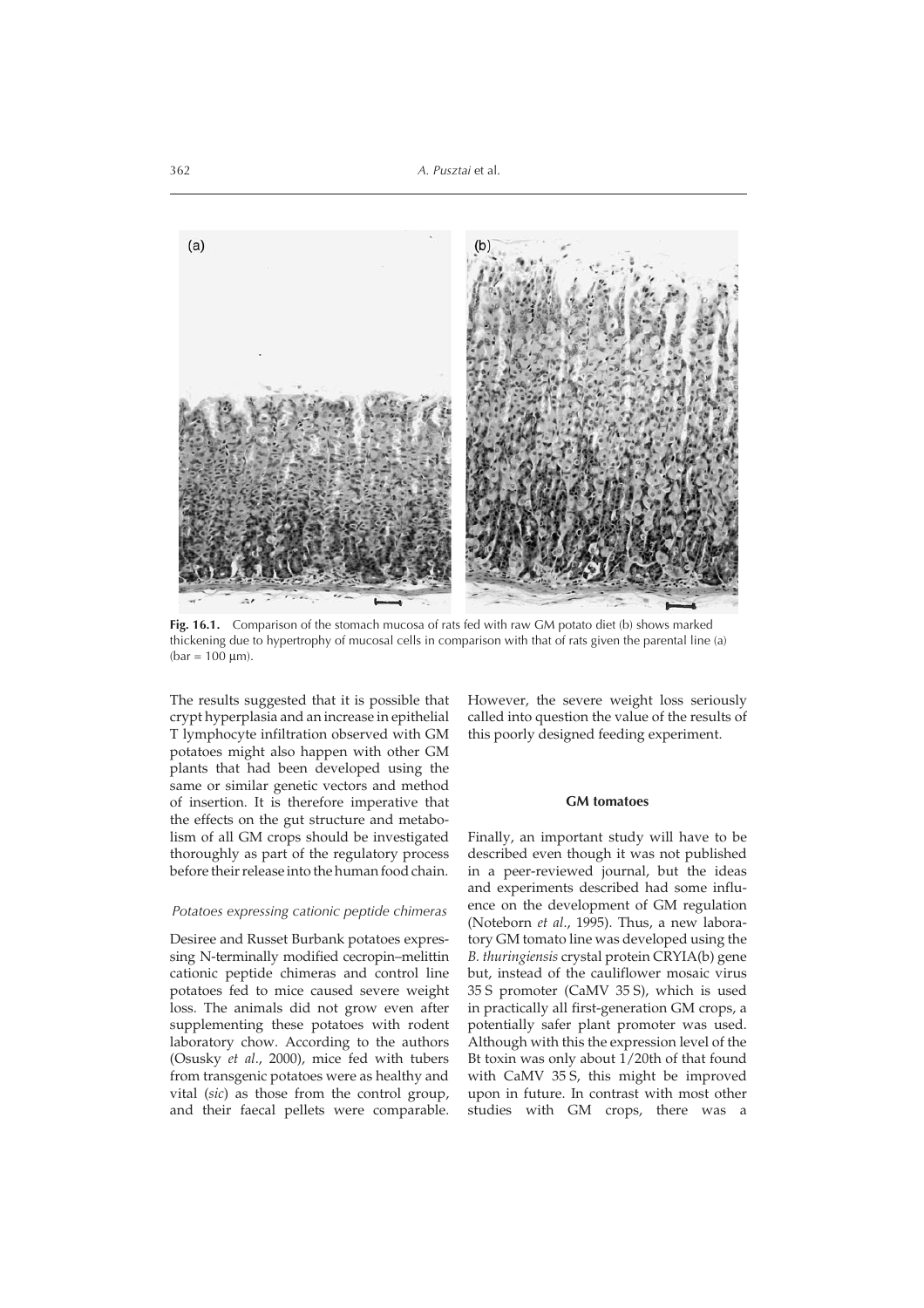

**Fig. 16.2.** Histology of the jejunum and ileum of rats fed raw GM or parent potato diets. Jejunal crypt length and cells exhibit marked enlargement after feeding rats GM potato diets for 10 days (b) in comparison with those of rats given parental line potato diets (a). The villus length is similar in both, but intraepithelial lymphocyte cell counts appear to be increased on the GM potato diet. In the ileum, both crypts and villi of rats on GM potato diets are elongated (d) in comparison with parent potato-fed rats (c)  $(bar = 100 \mu m)$ .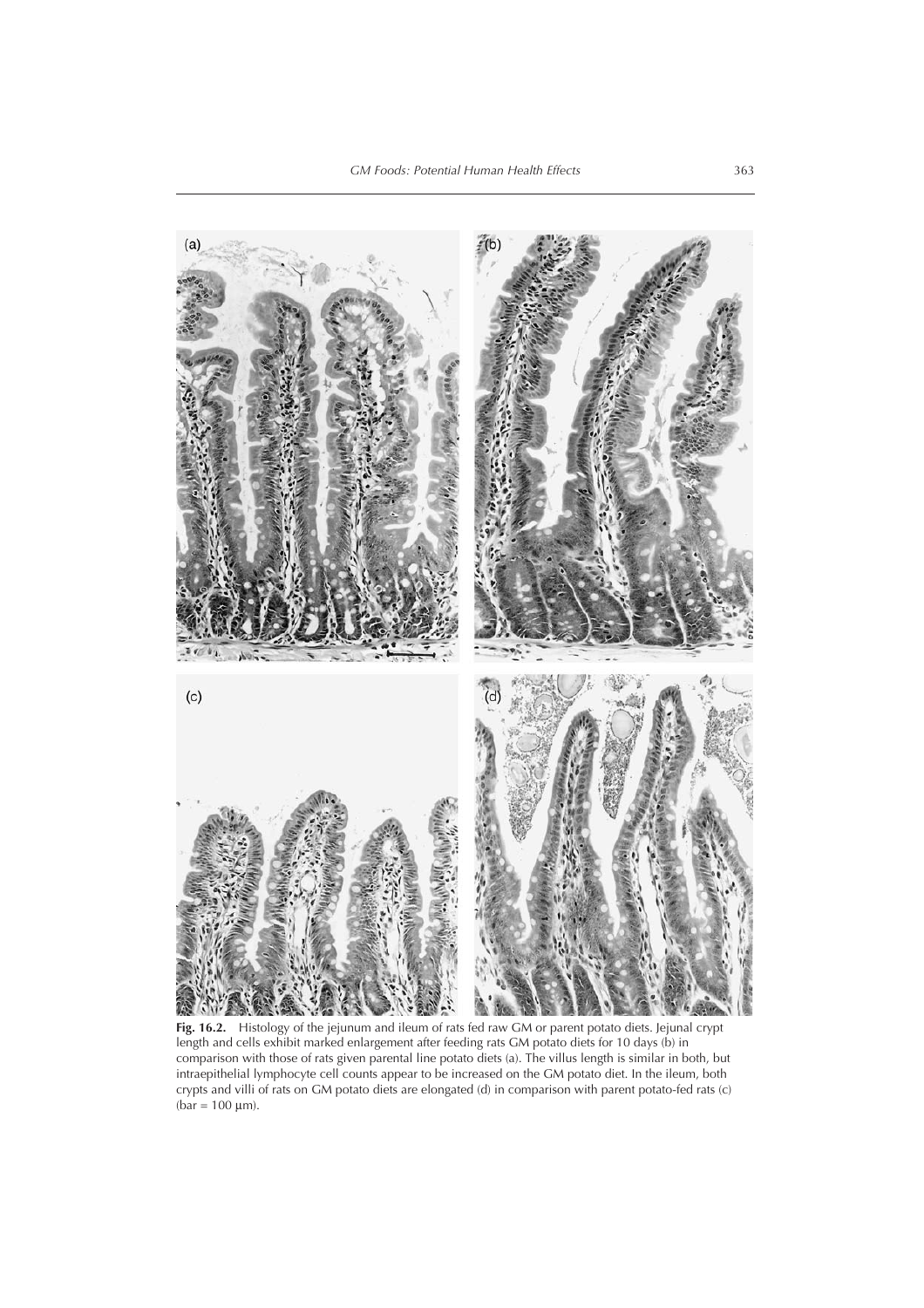

**Fig. 16.3.** The mucosa of the caecum demonstrates little change. Differences between GM-fed (b) and parent line potato-fed rats (a) are slight, while the colonic mucosa is moderately thickened in GM-fed rats (d) compared with that of rats given the parental line (c) (bar = 50  $\mu$ m).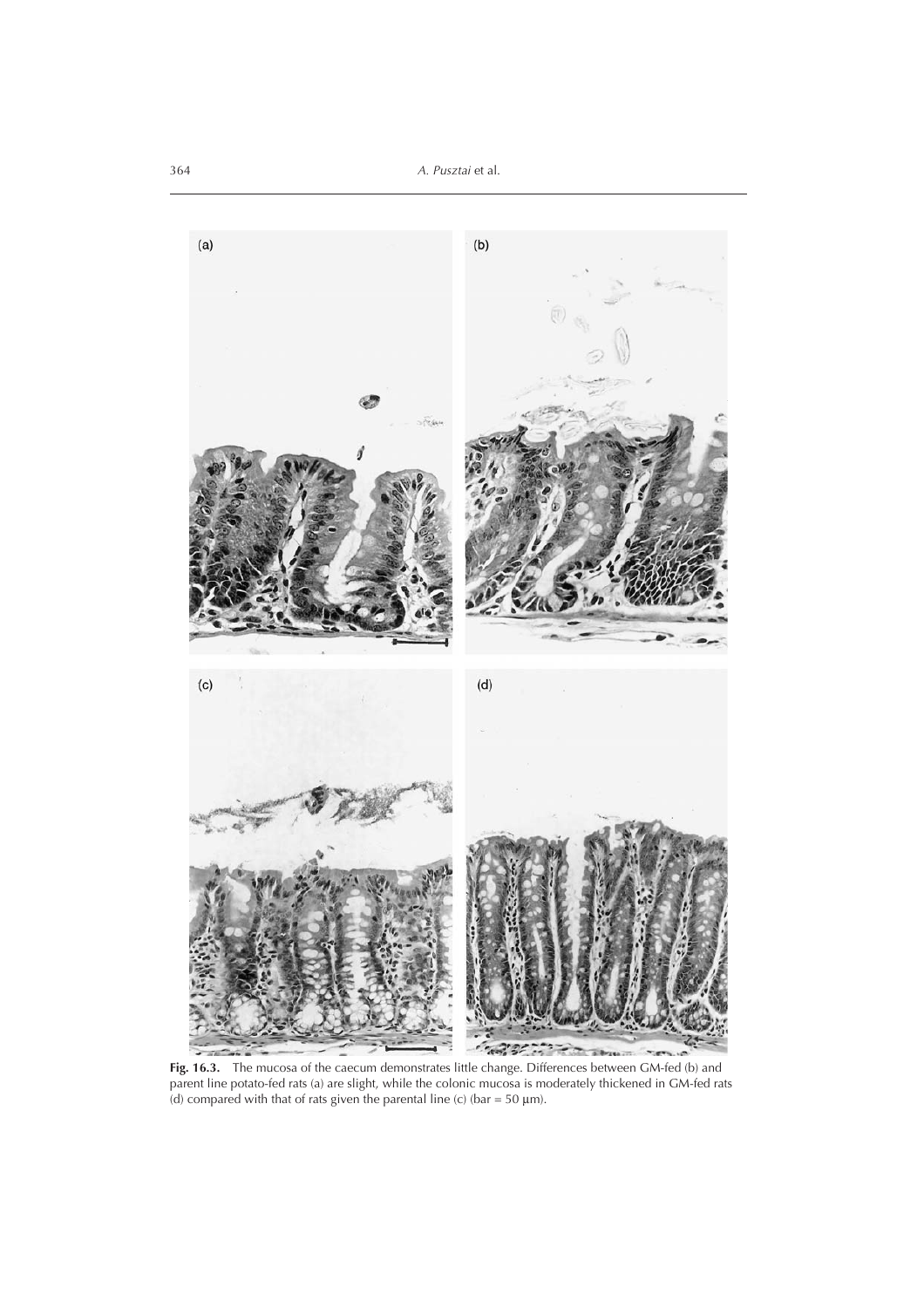

**Fig. 16.4.** Immunocytochemistry of the jejunum of rats fed raw GM potato diets for 10 days (a) shows moderate binding of GNA to villus tips (bar  $=$  50  $\mu$ m). Similar binding of GNA to jejunal villus tips is found in rats given parent potato diet supplemented with GNA in amounts equivalent to that expressed in the GM potato (b) (bar = 100 µm). Sections were first treated with anti-GNA rabbit antibody (diluted 1/100), followed by visualization with PAP. Note the strong antibody reactivity of feed particles in the sections.

| Diet                 | Parent    | Parent<br>$vs. parent +$<br>GNA(P) | Parent $+$<br>GNA | Parent vs.<br>transgenic<br>(P) | Transgenic | Parent +<br>GNA vs.<br>transgenic<br>(P) |
|----------------------|-----------|------------------------------------|-------------------|---------------------------------|------------|------------------------------------------|
| Raw                  | 15.9(0.5) | 0.037                              | 17.0(0.7)         | 0.000                           | 20.3(0.8)  | 0.006                                    |
| <b>Boiled</b>        | 17.8(1.1) | 0.466                              | 18.2(0.2)         | 0.749                           | 18.2(1.2)  | 0.769                                    |
| Raw vs. boiled $(P)$ | 0.006     |                                    | 0.003             |                                 | 0.003      |                                          |

|  | Table 16.1. Number of crypt cells in the jejunum of rats fed various potato diets. <sup>a</sup> |  |  |  |  |
|--|-------------------------------------------------------------------------------------------------|--|--|--|--|
|--|-------------------------------------------------------------------------------------------------|--|--|--|--|

<sup>a</sup>The number of nuclei were counted sequentially on well-oriented haematoxylin and eosin paraffin sections (4 µm). Values represent means (SD) for six rats per treatment; ten crypts per rat were counted. Differences between treatments are significant when  $P < 0.05$  (Student's t test). The effect of boiling  $(P = 0.759)$  is not significant, while that of GNA added or as transgene product  $(P = 0.019)$  and the effect of transformation ( $P = 0.000$ ) are highly significant. The interactions between GNA and cooking  $(P = 0.043)$  and between transformation and cooking  $(P = 0.018)$  are also significant (multivariant analysis with Tukey's test).

commendable attempt to measure the binding of the gene product to the rat gut surface *in vivo* rather than using spurious arguments as to why the gene product should not bind. Although no *in vivo* binding was found, this should not detract from the significance of this initiative because, due to the lack of availability of sufficient quantities of Bt toxin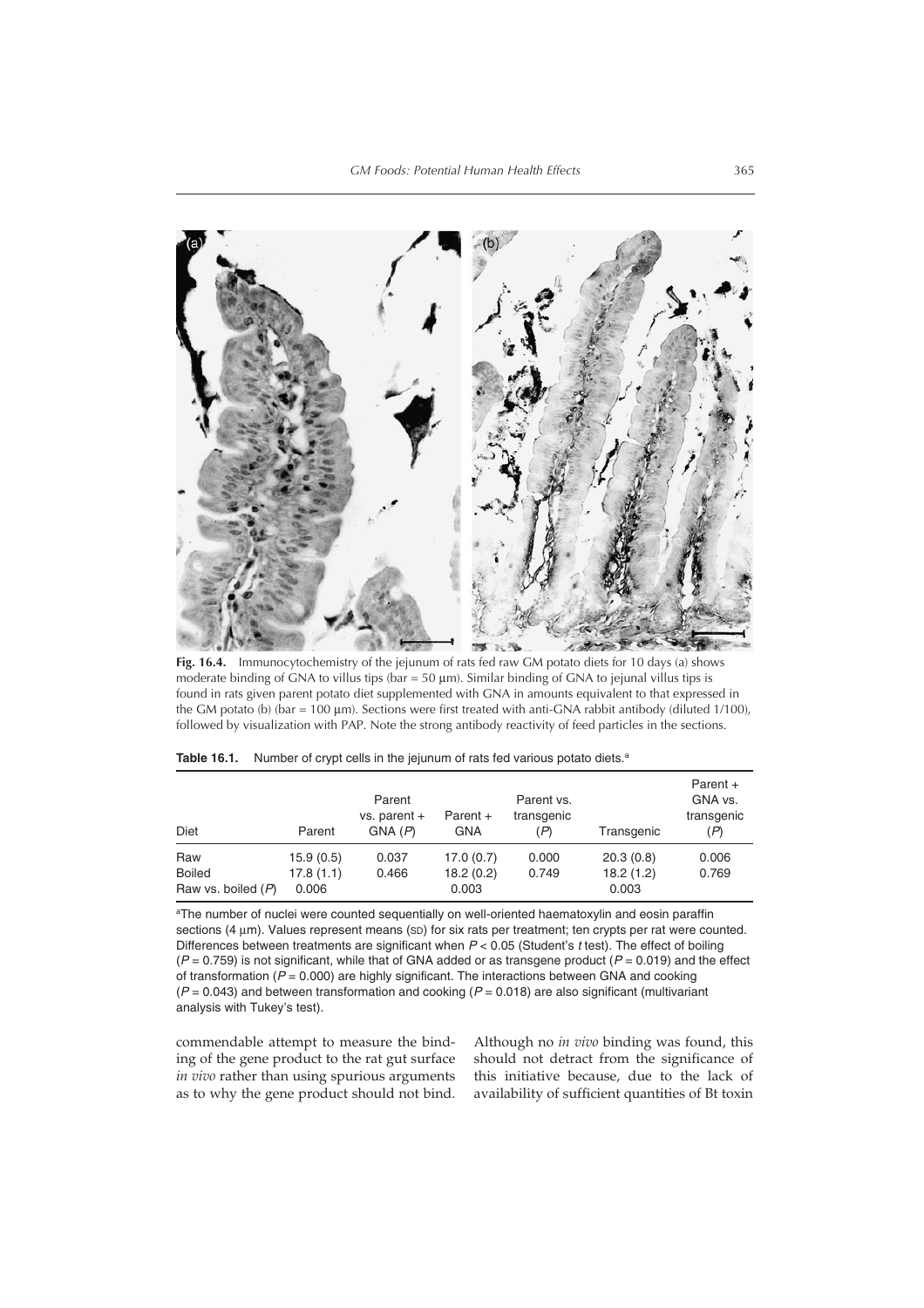| 75 |
|----|
|    |

**Table 16.2.** Mitotic numbers per 100 crypts in the jejunum of rats fed potato diets.<sup>a</sup>

a Mitotic cells were expressed per 100 crypts.

isolated from GM tomatoes, an *E. coli* recombinant and potentially less stable form of the gene product was used in the experiment, and its possible degradation in the gut may have accounted for the lack of binding. However, Bt toxin was shown by immunocytochemistry to bind to gut sections, including the caecum and colon, from humans and rhesus monkeys *in vitro*. Unfortunately, their short-term toxicity testing in mice (and rabbits) and the *in vitro* simulated proteolysis assays were also carried out with the *E. coli* recombinant gene product and therefore their conclusions of finding no toxic effects may not be valid. Commendably, the authors carried out a 91-day feeding study with rats using freeze-dried GM vs. parent line tomatoes, which were included at a 10% level in the diets, but no differences in food intake or body and organ weights were found. However, because the Bt toxin expression level in the tomatoes was low, the daily intake of the gene product(s) by the rats was also low. Moreover, as the daily input of tomato proteins was only about 5–6% of the total dietary protein intake of the rats, it was somewhat optimistic to expect any significant changes in these nutritional parameters. To have any reasonable chances to show up small differences in the nutritional value of GM vs. parent line crops, it would have been important to use as high a protein concentration as possible such as that in the 110-day GM potato feeding study carried out at The Rowett Institute, in which the GM protein in the diet was diluted only twofold by other dietary proteins, and this allowed the significant differences in the growth rates of rats fed on baked GM potato diets vs. parent potato diets to show up. In fact, to equalize the growth rates of the rats on the GM potatoes to that of the controls, the GM

diet had to be supplemented with an extra 12 g lactalbumin  $kg^{-1}$  diet, and this extra protein gave a quantitative measure of the difference of the nutritional value between GM and non-GM potatoes. Even at these similar growth rates, the weights of some of the rats' vital organs, such as the gut and particularly the small intestine, the liver and kidneys, were still significantly different.

There were other omissions in the Bt tomato study, the most important of which was that no Bt toxin survival was measured in the gut lumen and no gut histology was done to see if there was any Bt toxin binding to or possible structural changes in the gut epithelium or whether lymphocyte infiltration occurred. This omission is particularly important because later studies showed that the similar Bt toxin Cry1Ac could bind to gut epithelial cells in mice (Vazquez Padron *et al*., 2000a,b) and induce mucosal antigenic sensitization (Vazquez Padron *et al*., 1999, 2000a,b). The allergenic potential of Bt tomatoes was not investigated either. However, despite some of its shortcomings, this study showed many novel and commendable features, which, after some improvements, may, hopefully, be incorporated into the general GM food testing procedures.

# **Allergenicity**

One of the major health concerns with GM food is its potential to increase allergies in the human population through the food chain. The possibility of fatal anaphylaxis in sensitized individuals after their unwitting exposure to allergenic proteins in unlabelled GM foodstuffs is a real danger. When a gene is transferred from a source of known allergenic potential, the assessment of the allergenicity of the GM crop is relatively straightforward. This can be done using *in vitro* tests with sera from individuals sensitized to the allergen from the original source. Similarly, it is relatively easy to assess the effect of genetic engineering on endogenous allergens in crops with some evidence of allergenicity. With tests such as the radioallergosorbent test (RAST), RAST inhibition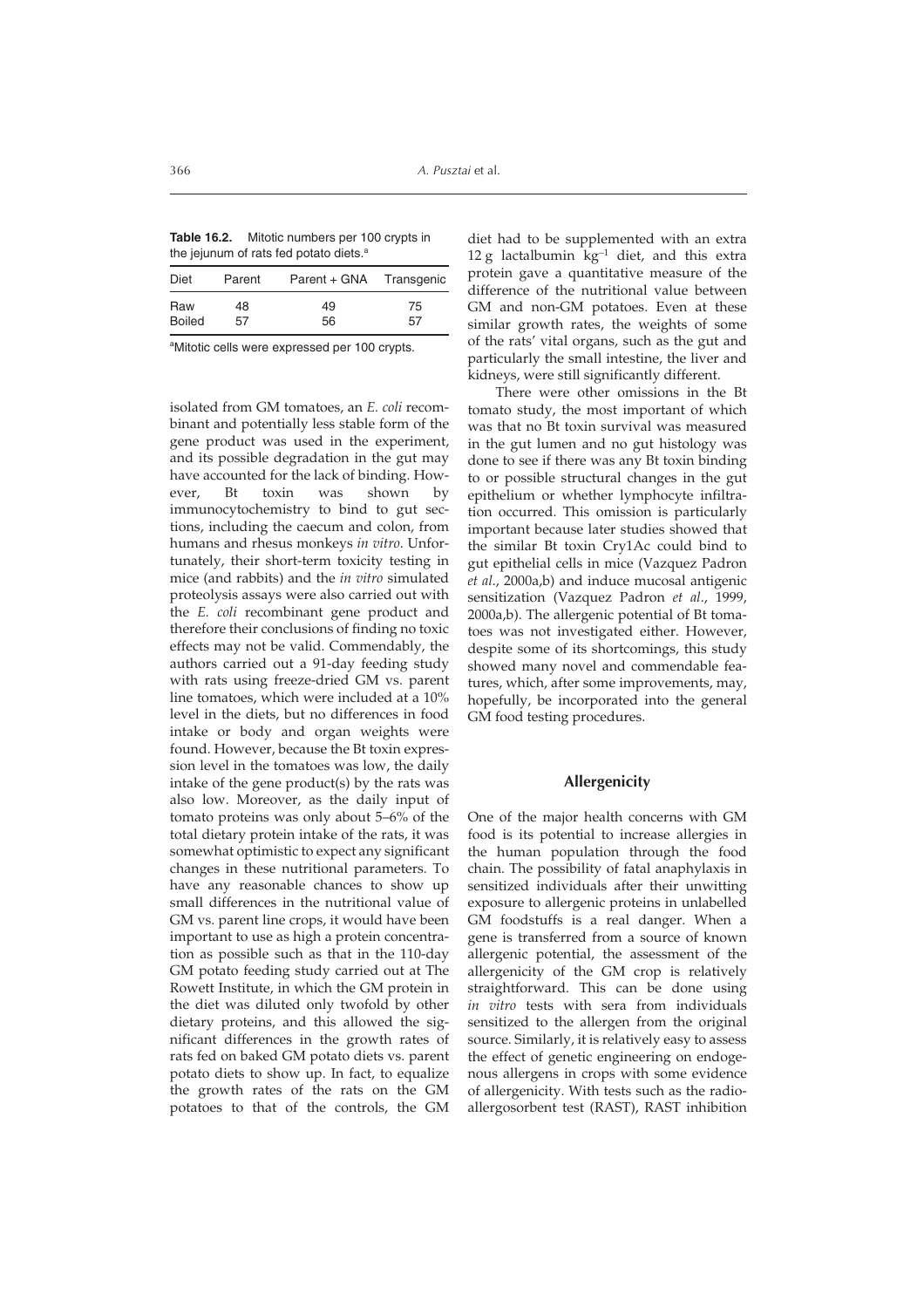and immunoblotting, the allergenic potential of the GM crop is easily measured. There are now several examples for these, such as the demonstration of the allergenicity of the Brazil nut 2S seed storage protein in transgenic soybean (Nordlee *et al*., 1996) or the codfish allergy in potatoes genetically engineered with cod protein genes to make the potatoes tolerate cold storage (Bindslev-Jensen and Poulsen, 1997). The claim that in glyphosate-tolerant soybean the introduction of the herbicide resistance gene does not affect the allergenicity of the soy endogenous allergens is also a good example (Burks and Fuchs, 1995). Having shown in a surveillance programme of farm workers before and after exposure to *B. thuringiensis* pesticide sprays that some developed skin sensitization and IgE antibodies to the Bt spore extract and that two of them had a positive skin-prick test, it may now be possible to test for the allergenicity of Bt toxins engineered into various crops (Bernstein *et al*., 1999). This is all the

more important because the Cry1Ac toxin has now been shown to be a potent oral immunogen and adjuvant (Vazquez Padron *et al*., 1999, 2000a,b). It is much more difficult to assess the

allergenicity of GM foods when the gene is transferred from a plant whose allergenic potential is unknown. Moreover, it is also possible that, as a result of the gene transfer or vector insertion, a new allergen is developed or the expression level of a minor allergen is increased in the GM crop. The gene product can also have an allergenic adjuvant effect on a food component previously of low allergenic potential, or some component in the GM food may have an adjuvant effect on the allergenicity of the transgene product. Unfortunately, while there are good animal models for nutritional/toxicological testing, no satisfactory animal models have been developed so far for allergenicity testing (Helm and Burks, 2000). For the time being, only indirect methods are available for the assessment of the allergenic potential of GM foods derived from sources of unknown allergenicity. There are a number of recommended approaches to be followed. A useful preliminary step is to establish if there are any sequence homologies in the transgenic protein to any of the about 200 known allergens. If there are, *in vitro* tests for IgE reactivity need to be performed. It is thought that the peptide length in the transgenic protein which is optimally needed for binding B-cell epitopes requires the presence of at least eight contiguous identical or similar amino acids. However, the amino acids in the allergenic epitopes are rarely contiguous. Moreover, the absence of a positive reaction in *in vitro* testing does not guarantee that the transferred protein is not an allergen. In a decision-tree type of indirect approach, the next step is to consider the molecular size, glycosylation, stability, solubility and isoelectric point of the transgenic protein and compare them with those of known allergens (O'Neil *et al*., 1998). Unfortunately, in most studies to date, the all-important stability of the transgenic protein to gut proteolysis is established in an *in vitro* simulated gastric/ intestinal system (Astwood *et al*., 1996; Metcalfe *et al*., 1996), and this is fundamentally flawed. The results, therefore, are at best misleading and at worst erroneous. Reliance on the concept that most allergens are abundant proteins is probably also misleading because, for example, Gad c1, the major allergen in codfish, is not a predominant protein (Bindslev-Jensen and Poulsen, 1997).

When the gene responsible for the allergenicity of a crop is known, its cloning and sequencing open the way for its reduction by antisense RNA strategy. Thus, in rice, the low molecular weight α-amylase/trypsin inhibitors are major allergens. A part of the genomic sequence encoding this protein in an antisense direction was constructed between the promoter of the rice allergen gene and its waxy terminator, and this was introduced into rice protoplasts. The allergenicity of the regenerated plants was significantly less than that of parental wild-type rice (Nakamura and Matsuda, 1996).

In conclusion, allergenicity testing appears to be one of the Achilles heels of GM food safety. It is clear that, if and when it is known that the protein gene is derived from a source with a history of allergenicity, there is a reasonable certainty that the GM crop will be allergenic. Unfortunately, the reverse is not true: the use of a gene from something that is not allergenic will not guarantee that the GM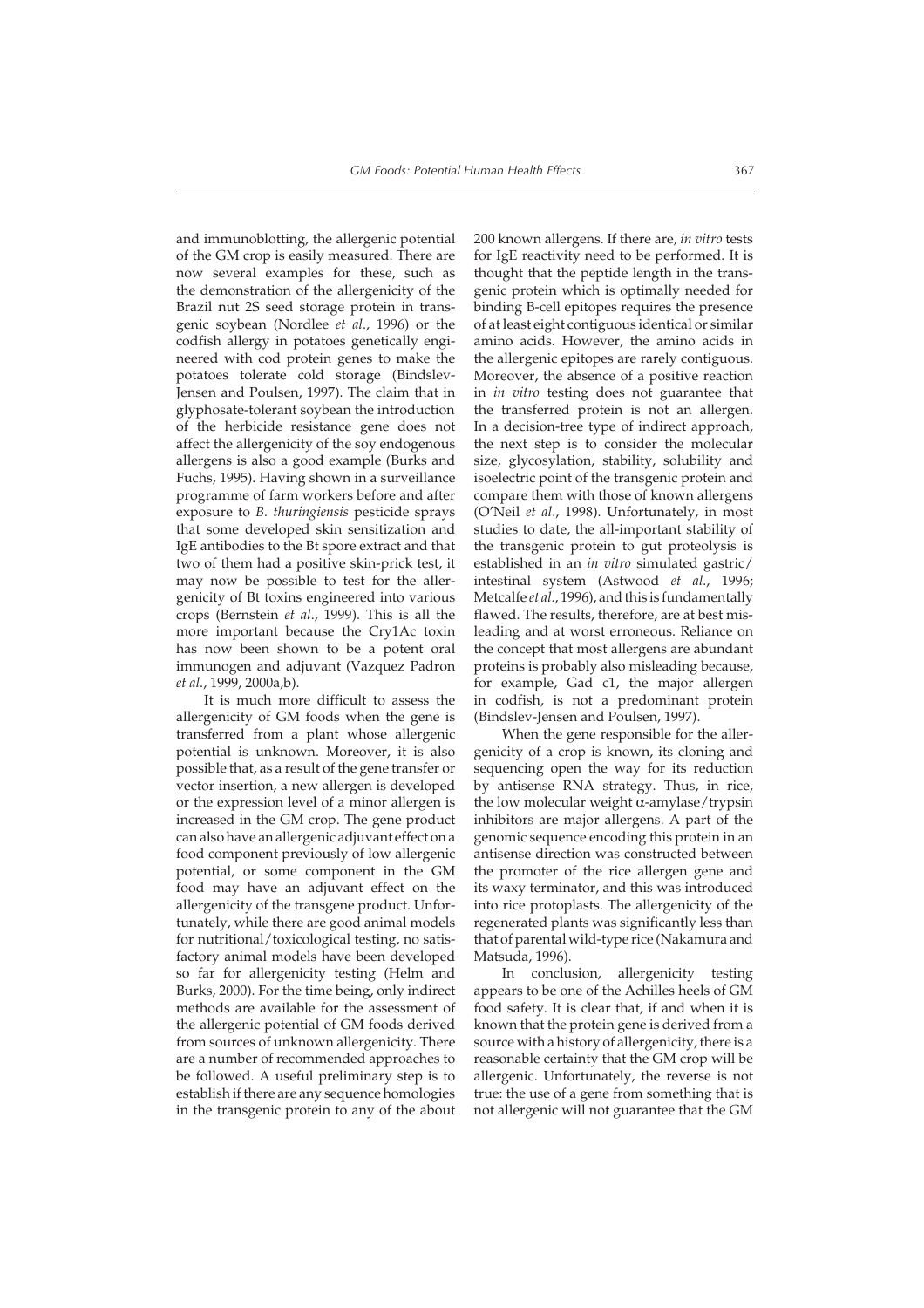crop will not possess allergenicity. In the absence of new and reliable methods for allergenicity testing, particularly the lack of good animal models, at present it is almost impossible to establish definitely whether a new GM crop is allergenic or not in advance of its release into the human/animal food/feed chain.

## **Conclusions**

One has to agree with the opinion expressed in *Science* (Domingo, 2000) that there are many opinions but very few data on the potential health risks of GM foods, even though research to exclude such risks should have been carried out before the GM crops were introduced into the food chain. Our present database is therefore woefully inadequate. This is clearly seen from a closer scrutiny of the reference lists of recent reviews which contain only a handful of toxicological/nutritional and immune studies of GM food crops published in peer-reviewed science journals (Ruibal-Mendieta and Lints, 1998; Betz *et al*., 2000; Kuiper *et al*., 2001; Pusztai, 2001). Moreover, the scientific quality of even what is published is, in most instances, not up to the standards that ought to be expected. In this review, data published in peer-reviewed and some non-peerreviewed journals have been examined in detail. However, as our future is claimed to be dependent on the success or failure of the promise of genetic modification delivering GM foods which will be wholesome, plentiful and, most importantly, safe for us all, the emphasis was on strict but fair criticism.

From the results, the conclusion seems inescapable that the present crude method of genetic modification has not delivered GM crops that are predictably safe and wholesome. The promise of a superior second generation of GM crops is still in the future. It is possible that some of the first generation of GM crops may superficially satisfy some commercial end points, such as their use in broiler chicken production. However, we need to consider that these GM feed ration-fed animals eventually will be consumed by

humans, and there is absolutely nothing known about the potential hazards (if any) for human health of this indirect exposure to GM food. Furthermore, the examples in the papers highlighted some differences even between such crude things as macronutrient composition of GM and conventional lines. It is argued by some that these differences have little biological meaning. However, it was clear that most GM and parental line crops would arguably fall short of the definition of 'substantial equivalence'. This crude, poorly defined and unscientific concept outlived its possible previous usefulness. There is an urgent need to come up with novel scientific methodologies to probe into the compositional, nutritional/toxicological and metabolic differences between GM and conventional crops if we want to put this technology on a proper scientific foundation and also to allay the fears of the general public. We need more science and not less. For proper safety assessment, our first concern ought to be to establish on a case-by-case basis the impact of components of GM foods on the digestive system, its structure and metabolism, because the way our body will respond to GM foods will be predetermined at this level. According to the Royal Society (1999), we need 'to refine the experimental design of the research done to date'. New ideas were also advocated in the *Lancet* debate (Ewen and Pusztai, 1999b; Kuiper *et al*., 1999) and at the OECD Conference in Edinburgh in February 2000.

#### **Recommendations**

# **Main tasks and methods for safety assessment of GM crops**

**1.** For compositional analysis and comparison, the parent and transformed lines must be grown under identical conditions, treated and harvested the same way. In addition to proteins, starch, lipids, etc. of the parent and GM lines, their contents of bioactive components should also be compared by novel methods (proteomics, fingerprinting, etc.).

**2.** The stability to degradation by acid or pepsin or other proteases/hydrolases of GM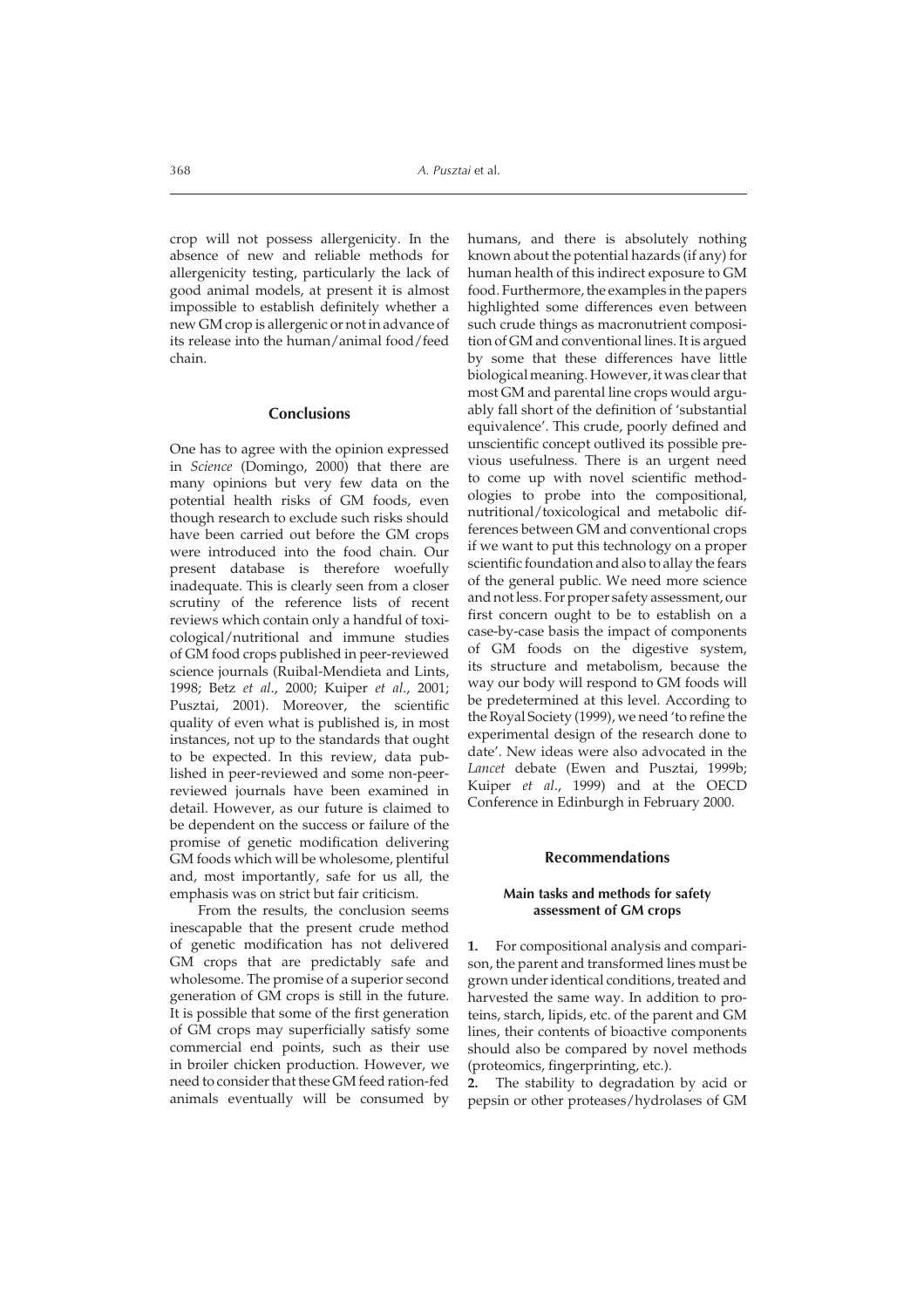products, foreign DNA, including the gene construct, promoter, antibiotic resistance marker gene, etc., has to be established in the stomach and intestines of model animals *in vivo*. With GM lectins, including Bt toxin, the presence/absence of their epithelial binding should also be demonstrated by immunohistology.

**3.** The biological, immunological, hormonal properties and allergenicity of GM products must be established with the GM product isolated from the GM crop, and not with recombinants from *E. coli*, as these two may have substantially different properties.

**4.** As GM food is unlikely to be highly poisonous, 'toxicity' is an unhelpful concept and difficult to assay. In contrast, nutritional studies in which GM crop-based diets are fed to young growing animals should reveal their possible harmful effects on metabolism, organ development, immune/endocrine systems and gut flora, which together determine the safety of the GM crop and the development of the young into healthy adults.

**5.** For animal testing iso-proteinic and isoenergetic diets need to be formulated in which most of the dietary protein is derived from the GM crop. The composition of the control diets should be the same as the GM diet but containing the parent line with or without supplementation with the isolated gene product at the same level as expressed in the GM line. Groups of animals (five or more per group), of similar weight, should be pair-fed in shortand long-term experiments. Urine and faecal samples should be collected for the determination of net protein utilization (NPU), nitrogen balance and feed utilization ratios. Blood samples should be taken before, during and at the end of the experiments for immune studies (i.e. lymphocyte proliferation assay, Elispot), hormone assays (insulin, cholecystokinin, etc.) and for the determination of other blood constituents. The animals are to be weighed daily and any abnormalities observed. After killing the animals, their bodies should be dissected, the gut rinsed and its contents saved for further studies (enzymes, GM products, DNA). Sections should be taken for histology, and the wet and dry weights of organs recorded and analysed.

# **Evaluation**

With suitable statistical analyses (ANOVA, multiple comparisons and/or multivariate analysis), the significance of differences, if any, in the parameters should be established.

- If differences between animals fed GM and parent line diets indicate that the genetic modification must have had a significant effect on utilization and nutritional value, the GM crop cannot be accepted for inclusion in the human/ animal diet.
- If, similarly to the GM diet, the parent line diet spiked with the gene product shows differences, the use of this gene in GM food/feed is not acceptable.
- If negative effects are not observed with the parent line diet containing the isolated gene product, it is likely that the harm is caused by the use of the particular construct or by an unwanted or unforeseen effect of the gene insertion on the genome.

Animal testing is but a first step and not a substitute for human studies. If there is no indication of harm to the animals, the results will have to be validated with human volunteers in clinical double-blind, placebocontrolled drug-type tests. Such studies may have to go on for considerable lengths of time. It must also be kept in mind that any potential harm with GM food may be most acute in the young, elderly and sick, particularly those suffering from HIV, hepatitis or other viral diseases. Many people suffer from allergies and other disorders of the gastrointestinal tract, and for these the consumption of GM food may have unforeseen consequences and some of these may be irreversible. Thus, for these, the clear labelling of GM food must be made mandatory.

There is a compelling need to develop further the concepts of biological testing, particularly for potential long-term effects. Since the GM potato work with male rats showed abnormalities in the development of their sexual organs, it is imperative that similar experiments should be done with female rats to be followed by studies of the effects on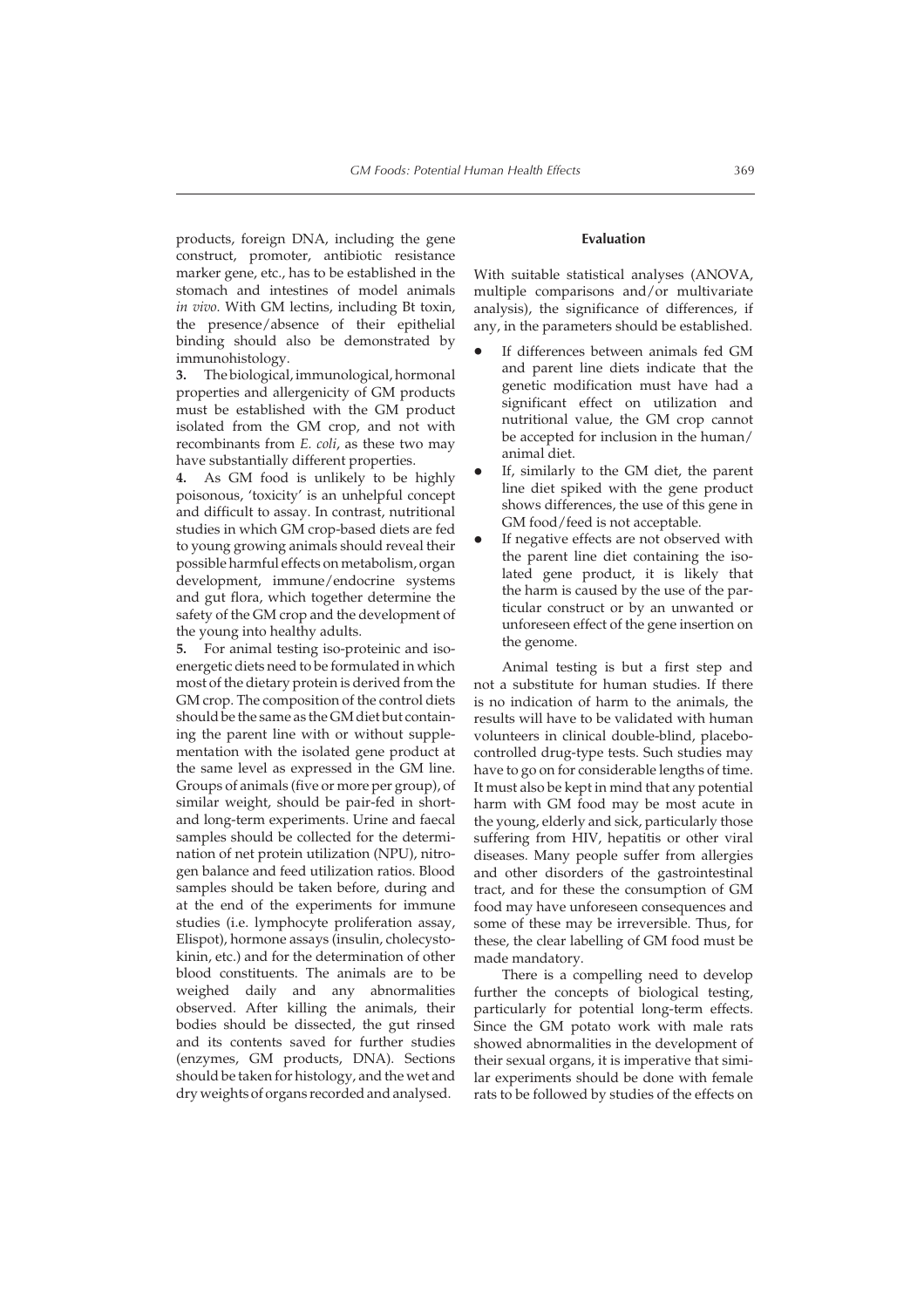reproductive performance of rats (or other animals) reared and maintained on GM vs. non-GM diets for several generations.

If there is a general willingness to fund research along these or similar lines and the regulators accept the concept of biological/ toxicological testing transparently and inclusively, the methods are available for the work to start. Following this route, publishing the results and consulting the public will ensure that a technology which promised safe and plentiful food will deliver it for us all, and we are confident that if people see that everything has been done to establish its safety they will accept it willingly.

# **References**

- Alliance for Bio-Integrity Website (1998) www.biointegrity.org including Calgene FLAVR SAVR tomato report, pp. 1–604; International Research and Development Corp. first test report, pp. 1736–1738; conclusions of the expert panel regarding the safety of the FLAVR SAVR™ tomato, ENVIRON, Arlington, Virginia, pp. 2355–2382; four week oral (intubation) toxicity study in rats by IRDC, pp. 2895–3000.
- Astwood, J.D., Leach, J.N. and Fuchs, R.L. (1996) Stability of food allergens to digestion *in vitro*. *Nature Biotechnology* 14, 1269–1273.
- Berberich, S.A., Ream, J.E, Jackson, T.L., Wood, R., Stipanovic, R., Harvey, P., Patzer, S. and Fuchs, R.L. (1996) The composition of insectprotected cottonseed is equivalent to that of conventional cottonseed.*Journal of Agricultural Food Chemistry* 44, 365–371.
- Bernstein, I.L., Bernstein, J.A., Miller, M., Tierzieva, S., Bernstein, D.I., Lummus, Z., Selgrade, M.K., Doerfler, D.L. and Seligy, V.L. (1999) Immune responses in farm workers after exposure to *Bacillus thuringiensis* pesticides. *Environmental Health Perspectives* 107, 575–582.
- Betz, F.S., Hammond, B.C. and Fuchs, R.L. (2000) Safety and advantages of *Bacillus thuringiensis*protected plants to control pests. *Regulatory Toxicology and Pharmacology* 32, 156–173.
- Bindslev-Jensen, C. and Poulsen, L.K. (1997) Hazards of unintentional/intentional introduction of allergens into foods. *Allergy* 52, 1184–1186.
- Brake, J. and Vlachos, D. (1998) Evaluation of transgenic Event 176 'Bt' corn in broiler chicken. *Poultry Science* 77, 648–653.
- British Library File (1997) Public reference 'BL SUP 1113' Chardon Hearing Documents, No. 10. Available at: www.maff.gov.uk/planth/ pvs/chardon/index.htm
- Burks, A.W. and Fuchs, R.L. (1995) Assessment of the endogenous allergens in glyphosatetolerant and commercial soybean varieties. *Journal of Allergy and Clinical Immunology* 96, 1008–1010.
- Chiter, A., Forbes, J.M. and Blair, G.E. (2000) DNA stability in plant tissues: implications for the possible transfer of genes from genetically modified food. *FEBS Letters* 24098, 1–5.
- Domingo, J.L. (2000) Health risks of genetically modified foods: many opinions but few data. *Science* 288, 1748–1749.
- European Commission Directorate C (2000) Opinion of the Scientific Committee on Food on 'The Evaluation of Toxicological Information Related to the Safety Assessment of Genetically Modified Tomatoes'. *CS/NF/TOM/8 ADD 1 REV 3 Final*. European Commission, Brussels.
- Ewen, S.W.B. and Pusztai, A. (1999a) Effects of diets containing genetically modified potatoes expressing *Galanthus nivalis* lectin on rat small intestine. *Lancet* 354, 1353–1354.
- Ewen, S.W.B. and Pusztai, A. (1999b) Authors' reply. *Lancet* 354, 1727–1728.
- Fares, N.H. and El-Sayed, A.K. (1998) Fine structural changes in the ileum of mice fed on deltaendotoxin-treated potatoes and transgenic potatoes. *Natural Toxins* 6, 219–233.
- Flachowsky, G. and Aulrich, K. (2001) Nutritional assessment of feeds from genetically modified organism.*Journal of Animal and Feed Sciences* 10, Supplement 1, 181–194.
- Hammond, B.G., Vicini, J.L., Hartnell, G.F., Naylor, M.W., Knight, C.D., Robinson, E.H., Fuchs, R.L. and Padgette, S.R. (1996) The feeding value of soybeans fed to rats, chickens, catfish and dairy cattle is not altered by genetic incorporation of glyphosate tolerance. *Journal of Nutrition* 126, 717–727.
- Harrison, L.A., Bailey, M.R., Naylor, M.W., Ream, J.E., Hammond, B.G., Nida, D.L., Burnette, B.L., Nickson, T.E., Mitsky, T.A., Taylor, M.L, Fuchs, R.L. and Padgette, S.R. (1996) The expressed protein in glyphosate-tolerant soybean, 5-enolpyruvylshikimate-3-phosphate synthase from *Agrobacterium* sp. strain CP4, is rapidly digested *in vitro* and is not toxic to acutely gavaged mice. *Journal of Nutrition* 126, 728–740.
- Hashimoto, W., Momma, K., Katsube, T., Ohkawa, Y., Ishige, T., Kito, M., Utsumi, S. and Murata, K. (1999a) Safety assessment of genetically engineered potatoes with designed soybean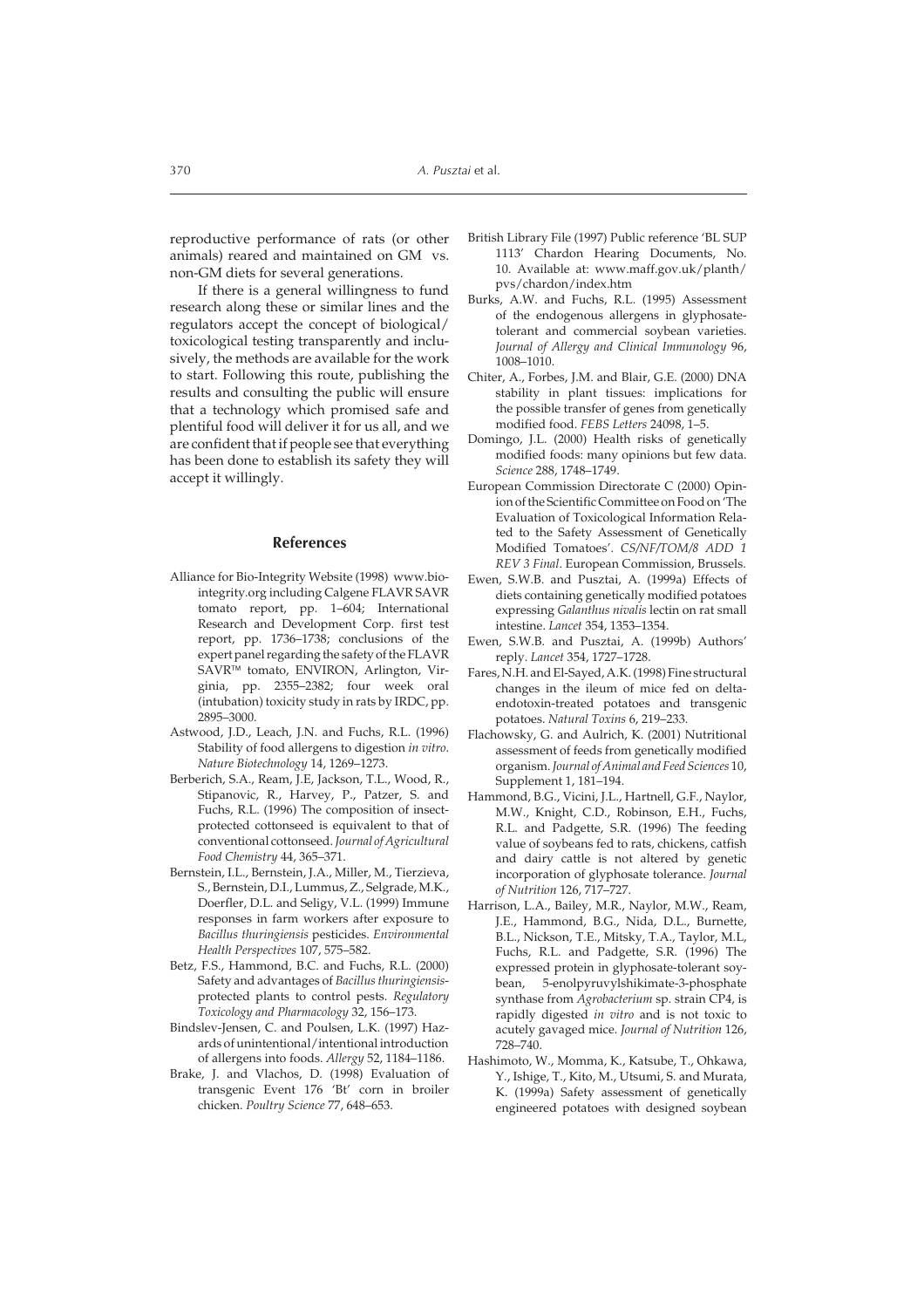glycinin: compositional analyses of the potato tubers and digestibility of the newly expressed protein in transgenic potatoes.*Journal of Science of Food and Agriculture* 79, 1607–1612.

- Hashimoto, W., Momma, K., Yoon, H.J., Ozawa, S., Ohkawa, Y., Ishige, T., Kito, M., Utsumi, S. and Murata, K. (1999b) Safety assessment of transgenic potatoes with soybean glycinin by feeding studies in rats. *Bioscience Biotechnology Biochemistry* 63, 1942–1946.
- Helm, R.M. and Burks, A.W. (2000) Mechanisms of food allergy.*Current Opinion in Immunology* 12, 647–653.
- Hohlweg, U. and Doerfler, W. (2001) On the fate of plant and other foreign genes upon the uptake in food or after intramuscular injection in mice. *Molecular and General Genetics* 265, 225–233.
- Kramer, K.J., Morgan, T.D., Throne, J.E., Dowell, F.E., Bailey, M. and Howard, J.A. (2000) Transgenic avidin maize is resistant to storage insect pests. *Nature Biotechnology* 18, 670–674.
- Kuiper, H.A., Noteborn, H.P.J.M. and Peijnenburg, A.A.C.M. (1999) Adequacy of methods for testing the safety of genetically modified foods. *Lancet* 354, 1315–1316.
- Kuiper, A.H., Kleter, G.A., Noteborn, H.P.J.M. and Kok, E.J. (2001) Assessment of the food safety issues related to genetically modified foods. *Plant Journal* 27, 503–528.
- Lappe, M.A., Bailey, E.B., Childress, C. and Setchell, K.D.R. (1999) Alterations in clinically important phyto-oestrogens in genetically modified, herbicide-tolerant soybeans. *Journal of Medical Food* 1, 241–145.
- Mercer, D.K., Scott, K.P., Bruce-Johnson, W.A., Glover, L.A. and Flint, H.J. (1999) Fate of free DNA and transformation of oral bacterium *Streptococcus gordonii* DL1 plasmid DNA in human saliva. *Applied and Environmental Microbiology* 65, 6–10.
- Metcalfe, D.D., Astwood, J.D., Townsend, R., Sampson, H.A., Taylor, S.L. and Fuchs, R.L. (1996) Assessment of the allergenic potential of foods derived from genetically engineered crop plants. *Critical Reviews in Food Science and Nutrition* 36 (Supplement), S165–S186.
- Millstone, E., Brunner, E. and Mayer, S. (1999) Beyond substantial equivalence. *Nature* 401, 525–526.
- Momma, K., Hashimoto, W., Ozawa, S., Kawai, S., Katsube, T., Takaiwa, F., Kito, M., Utsumi, S. and Murata, K. (1999) Quality and safety evaluation of genetically engineered rice with soybean glycinin: analyses of the grain composition and digestibility of glycinin in transgenic rice. *Bioscience Biotechnology Biochemistry* 63, 314–318.
- Nakamura, R. and Matsuda, T. (1996) Rice allergenic protein and molecular–genetic approach for hypoallergenic rice. *Bioscience Biotechnology Biochemistry* 60, 1215–1221.
- Nordlee, J.A., Taylor, S.L., Townsend, J.A. and Thomas, L.A. (1996) Identification of a Brazil nut allergen in transgenic soybean. *New England Journal of Medicine* 334, 688–692.
- Noteborn, H.P.J.M., Bienenmann-Ploum, M.E., van den Berg, J.H.J., Alink, G.M., Zolla, L., Raynaerts, A., Pensa, M. and Kuiper, H.A. (1995) Safety assessment of the *Bacillus thuringiensis* insecticidal crystal protein CRYIA(b) expressed in transgenic tomatoes. In: Engel, K.H., Takeoka, G.R. and Teranishi, R. (eds) *ACS Symposium Series 605 Genetically Modified Foods – Safety Issues*. American Chemical Society, Washington, DC, pp. 135–147.
- Novak, W.K. and Haslberger, A.G. (2000) Substantial equivalence of antinutrients and inherent plant toxins in genetically modified novel foods. *Food and Chemical Toxicology* 38, 473–483.
- O'Neil, C., Reese, G. and Lehrer, S.B. (1998) Allergenic potential of recombinant food proteins. *Allergy and Clinical Immunology International* 10, 5–9.
- Osusky, M., Zhoul, G., Osuska, L., Hancock, R.E., Kay, W.W. and Misra, S. (2000) Transgenic plants expressing cationic peptide chimeras exhibit broad-spectrum resistance to phytopathogens. *Nature Biotechnology* 18, 1162–1166.
- Padgette, S.R., Taylor, N.B., Nida, D.L., Bailey, M.R., MacDonald, J., Holden, L.R. and Fuchs, R.L. (1996) The composition of glyphosate-tolerant soybean seeds is equivalent to that of conventional soybeans. *Journal of Nutrition* 126, 702–716.
- Pusztai, A. (2001) Genetically modified foods: are they a risk to human/animal health? Available at: www.actionbioscience.org/ biotech/pusztai.html
- Pusztai, A., Ewen, S.W.B., Grant, G., Peumans, W.J., van Damme, E.J.M., Rubio, L. and Bardocz, S. (1990) Relationship between survival and binding of plant lectins during small intestinal passage and their effectiveness as growth factors. *Digestion*, 46 (Supplement 2), 308–316.
- Pusztai, A., Grant, G., Duguid, T., Brown, D.S., Peumans, W.J., Van Damme, E.J.M. and Bardocz, S. (1995) Inhibition of starch digestion by  $\alpha$ -amylase inhibitor reduces the efficiency of utilization of dietary proteins and lipids and retards the growth of rats. *Journal of Nutrition* 125, 1554–1562.
- Pusztai, A., Grant, G., Bardocz, S., Alonso, R., Chrispeels, M.J., Schroeder, H.E., Tabe, L.M. and Higgins, T.J.V. (1999) Expression of